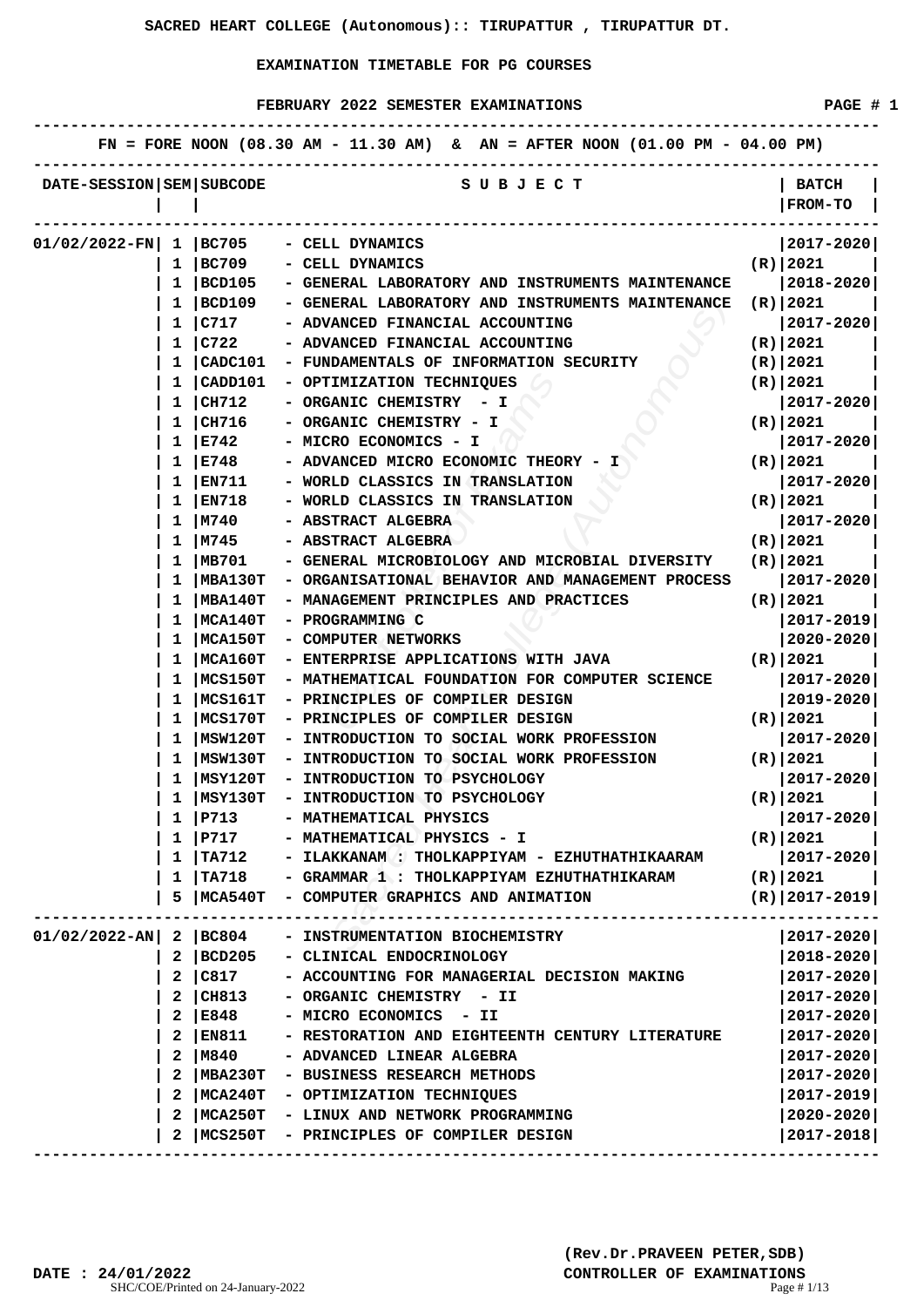|                              |              |                 | FN = FORE NOON (08.30 AM - 11.30 AM) & AN = AFTER NOON (01.00 PM - 04.00 PM) |                       |
|------------------------------|--------------|-----------------|------------------------------------------------------------------------------|-----------------------|
| DATE-SESSION   SEM   SUBCODE |              |                 | S U B J E C T                                                                | <b>BATCH</b>          |
|                              |              |                 |                                                                              | <b>FROM-TO</b>        |
| 01/02/2022-AN                | 2            | MCS260T         | - DISTRIBUTED OPERATING SYSTEM                                               | 2019-2020             |
|                              | 2            | MSW220T         | - SOCIAL WORK PRACTICE WITH COMMUNITIES                                      | 2017-2020             |
|                              |              | MSY220T         | - PSYCHOPATHOLOGY - I                                                        | $2017 - 2020$         |
|                              | 2            | $ P813\rangle$  | - ELECTROMAGNETIC THEORY                                                     | 2017-2020             |
|                              |              | TA813           | ILAKKANAM : THOLKAPPIYAM - SOLLATHIKAARAM                                    | $2017 - 2020$         |
|                              |              |                 |                                                                              |                       |
| $02/02/2022-FN$              |              | 2   P908        | - SOLID STATE PHYSICS                                                        | $ 2013 - 2016 $       |
|                              | 2.           | TA911           | - SOLLILAKKANNA MARABU                                                       | $ 2013 - 2016 $       |
|                              | 3            | BC906           | - INTERMEDIARY METABOLISM                                                    | $(R) 2017-2020 $      |
|                              | 3            | C921            | - ADVANCED CORPORATE ACCOUNTING                                              | $(R) 2017-2020 $      |
|                              | з            | CH914           | - ORGANIC CHEMISTRY - III                                                    | $(R)$   2017-2020     |
|                              | 3            | E933            | - INTERNATIONAL TRADE                                                        | $(R)$   2017-2020     |
|                              | з            | EN911           | - ROMANTIC AND VICTORIAN AGE                                                 | $(R)$  2017-2020      |
|                              | 3            | M946            | - MATHEMATICAL ANALYSIS                                                      | $(R) 2017-2020 $      |
|                              | 3            | <b>MBA330T</b>  | - CORPORATE GOVERNANCE AND SOCIAL RESPONSIBILITY                             | $(R)$  2017-2020      |
|                              | 3            | MCA340T         | - COMPUTER NETWORKS                                                          | $ 2017 - 2019 $       |
|                              | 3            | <b>MCA350T</b>  | - PYTHON PROGRAMMING                                                         | $(R)$  2020-2020      |
|                              | 3            | MCS350T         | - INTERNET OF THINGS                                                         | 2017-2018             |
|                              | 3            | MCS360T         | - INTERNET OF THINGS                                                         | $(R)   2019 - 2020  $ |
|                              | 3            | MSW320T         | - SOCIAL WORK RESEARCH AND STATISTICS                                        | $(R)$  2017-2020      |
|                              |              | MSY320T         | - RESEARCH METHODOLOGY AND STATISTICS                                        | $(R)$   2017-2020     |
|                              | 3            | P912            | - SOLID STATE PHYSICS                                                        | $(R)$   2017-2020     |
|                              | 3            | TA912           | ILAKKANAM : THOLKAPPIYAM-PORULATHIKAARAM - I                                 | $(R)$   2017-2020     |
| $02/02/2022 - AN$            |              | 4   BC1004      | - MOLECULAR BIOLOGY                                                          | 2017-2020             |
|                              | 4            | $ $ C1017       | - ADVANCED FINANCIAL MANAGEMENT                                              | $2017 - 2020$         |
|                              | 4            | CH1011          | - MODERN ORGANIC CHEMISTRY                                                   | 2017-2020             |
|                              |              | E1034           | INDIAN ECONOMY ISSUES AND POLICY                                             | $2017 - 2020$         |
|                              |              | <b>EN1010</b>   | - TWENTIETH CENTURY LITERATURE                                               | $2017 - 2020$         |
|                              | 4            | M1043           | - COMPLEX FUNCTION THEORY                                                    | 2017-2020             |
|                              | 4            | MBA430T         | - STRATEGIC MANAGEMENT                                                       | 2017-2020             |
|                              | 4            | MCA440T         | - LINUX AND NETWORK PROGRAMMING                                              | $2017 - 2019$         |
|                              | 4.           | MCS450T         | - DESIGN AND ANALYSIS OF ALGORITHMS                                          | 2017-2018             |
|                              | 4            | MCS460T         | - BIG DATA ANALYTICS                                                         | 2019-2020             |
|                              | 4            | MSW420T         | - HUMAN RIGHTS AND SOCIAL LEGISLATION                                        | 2017-2020             |
|                              |              | MSY420T         | - POSITIVE PSYCHOLOGY                                                        | 2017-2020             |
|                              |              | 4 P1010         | - MATERIALS SCIENCE                                                          | 2017-2020             |
|                              |              | 4   TA1013      | - ILAKKANAM : THOLKAPPIYAM-PORULATHIKAARAM - II                              | 2017-2020             |
|                              |              |                 |                                                                              |                       |
| $03/02/2022-FN$              |              |                 | 4   MBA217T - APPLIED OPERATION RESEARCH FOR MANAGEMENT                      | $ 2015 - 2015 $       |
|                              |              | 4   P710        | - CLASSICAL MECHANICS AND STATISTICAL MECHANICS                              | 2013-2016             |
|                              |              | $1 \vert BC706$ | - BIOMOLECULES                                                               | $2017 - 2020$         |
|                              | $\mathbf{1}$ | BC710           | - BIOMOLECULES                                                               | $(R)$   2021          |
|                              | 1            | $ $ BCD110      | - HAEMATOLOGY& BLOOD BANKING                                                 | (R) 2021              |
|                              | $\mathbf{1}$ | C718            | - STRATEGIC HUMAN RESOURCE MANAGEMENT                                        | 2017-2020             |
|                              |              | 1 C723          | - STRATEGIC HUMAN RESOURCE MANAGEMENT                                        | (R)   2021            |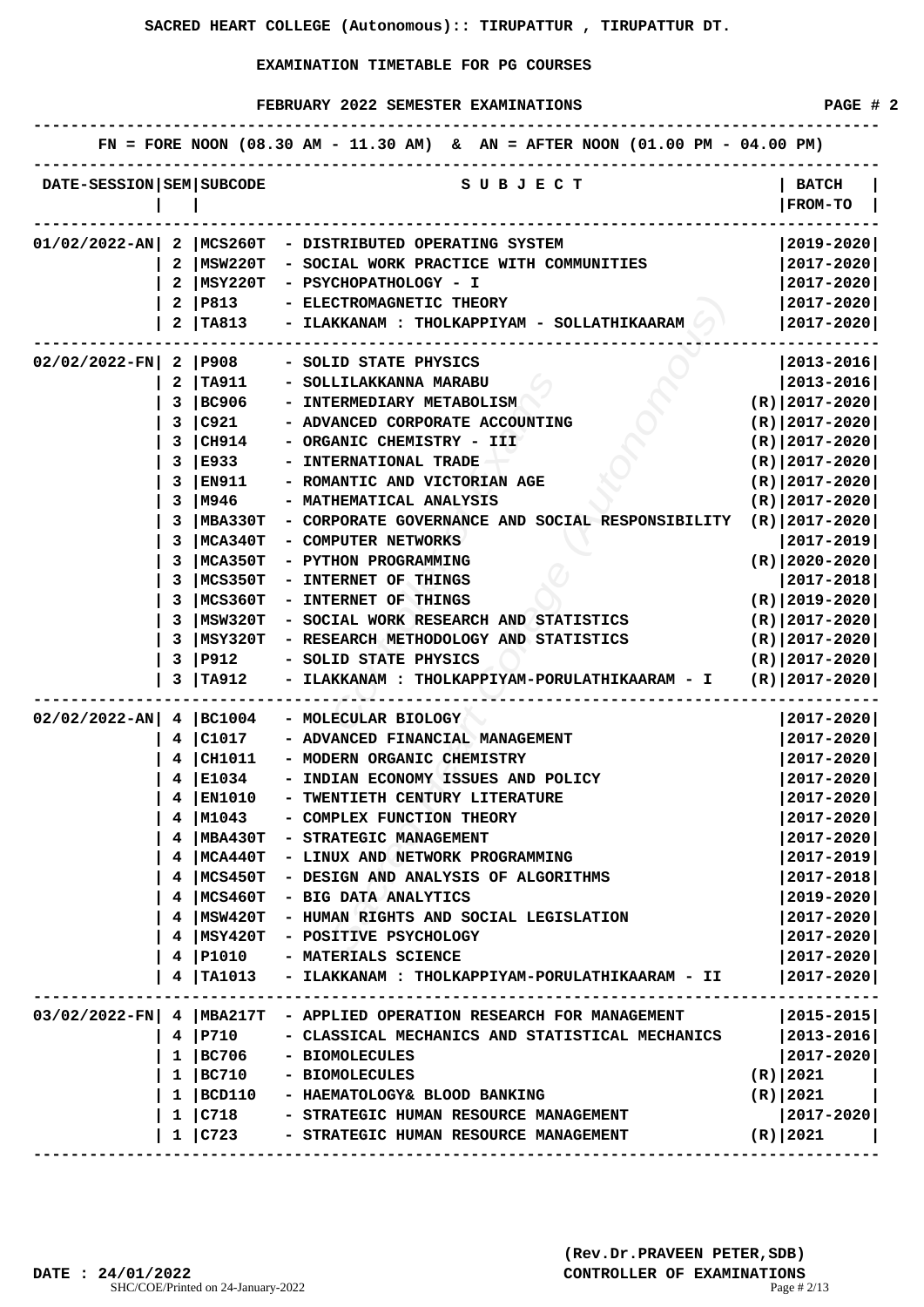|                              |          |                        | FN = FORE NOON (08.30 AM - 11.30 AM) & AN = AFTER NOON (01.00 PM - 04.00 PM) |                                |
|------------------------------|----------|------------------------|------------------------------------------------------------------------------|--------------------------------|
| DATE-SESSION   SEM   SUBCODE |          |                        | S U B J E C T                                                                | <b>BATCH</b><br><b>FROM-TO</b> |
| 03/02/2022-FN 1              |          | $ $ CADC $102$         | - DATA COMMUNICATION AND NETWORKING                                          | $(R)$   2021                   |
|                              | ı        | CADD102                | - INTRODUCTION TO DATA SCIENCE                                               | $(R)$   2021                   |
|                              |          | CH713                  | - INORGANIC CHEMISTRY - I                                                    | $2017 - 2020$                  |
|                              |          | CH717                  | INORGANIC CHEMISTRY - I                                                      | $(R)$   2021                   |
|                              |          | E743                   | MACRO ECONOMICS - I                                                          | $ 2017 - 2020 $                |
|                              |          | E749                   | ADVANCED MACRO ECONOMIC THEORY - I                                           | (R)   2021                     |
|                              |          | EN712                  | <b>CHAUCER AND ELIZABETHAN AGE</b>                                           | 2017-2020                      |
|                              | ı        | EN719                  | - CHAUCER AND ELIZABETHAN AGE                                                | (R)   2021                     |
|                              | ı        | M741                   | - REAL ANALYSIS                                                              | 2017-2020                      |
|                              | 1        | M746                   | - REAL ANALYSIS                                                              | $(R)$   2021                   |
|                              |          | MB702                  | - MICROBIAL PHYSIOLOGY AND METABOLISM                                        | (R)   2021                     |
|                              |          | MBA131T                | - ECONOMICS FOR MANAGEMENT                                                   | 2017-2020                      |
|                              |          | MBA141T                | - ECONOMICS FOR MANAGEMENT                                                   | (R)   2021                     |
|                              | ı        | MCA141T                | - INTERNET CONCEPTS AND WEB DESIGN                                           | 2017-2019                      |
|                              | ı        | MCA151T                | - DATABASE MANAGEMENT SYSTEMS                                                | 2020-2020                      |
|                              | 1        | MCA161T                | - SCRIPTING TECHNOLOGY                                                       | (R)   2021                     |
|                              | 1        | MCS151T                | - ADVANCED JAVA PROGRAMMING                                                  | 2017-2018                      |
|                              | 1        | MCS162T                | - ADVANCED JAVA PROGRAMMING                                                  | 2019-2020                      |
|                              |          | MCS171T                | - ADVANCED JAVA PROGRAMMING                                                  | (R)   2021                     |
|                              |          | MSW121T                | - SOCIAL WORK PRACTICE WITH INDIVIDUALS                                      | 2017-2020                      |
|                              |          | MSW131T                | - SOCIAL WORK PRACTICE WITH INDIVIDUALS                                      | $(R)$  2021                    |
|                              | ı        | MSY121T                | - SOCIAL PSYCHOLOGY                                                          | 2017-2020                      |
|                              |          | MSY131T                | - BIOLOGICAL PSYCHOLOGY                                                      | $(R)$   2021                   |
|                              | ı        | P714                   | - CLASSICAL MECHANICS AND STATISTICAL MECHANICS                              | 2017-2020                      |
|                              | 1        | P718                   | - CLASSICAL MECHANICS AND STATISTICAL MECHANICS                              | (R)   2021                     |
|                              | 1        | TA713                  | ILAKKIYAM : BHAKTHI ILAKKIYAM                                                | 2017-2020                      |
|                              |          | TA719                  | ARA ILAKKIYANGAL AND SITRILAKKIYAL                                           | $(R)$   2021                   |
|                              |          | MCA541T                | - DATA AND INFORMATION SECURITY                                              | $(R)   2017 - 2019  $          |
| $03/02/2022 - AN$            | <b>I</b> | MSDH121                | - ORGANIZATION THEORY, STRUCTURE AND DESIGN                                  | $(R)$   2021                   |
|                              |          | 1  MSDI121             | - EXIM POLICY, EXPORT PROCEDURE AND DOCUMENTATION (R) 2021                   |                                |
|                              | 1        | MSDL121                | - SUPPLY CHAIN MANAGEMENT                                                    | (R)   2021                     |
|                              | 2        | BC805                  | - ADVANCED ENZYMOLOGY                                                        | 2017-2020                      |
|                              | 2        | BCD206                 | - ADVANCED MOLECULAR LABORATORY TECHNOLOGY                                   | $2018 - 2020$                  |
|                              | 2        | C818                   | - ADVANCED COST ACCOUNTING                                                   | 2017-2020                      |
|                              | 2        | CH814                  | - INORGANIC CHEMISTRY - II                                                   | $2017 - 2020$                  |
|                              | 2        | E849                   | - MACRO ECONOMICS - II                                                       | 2017-2020                      |
|                              | 2        | EN812                  | - CONTEMPORARY CRITICAL THEORY AND TERMS                                     | $2017 - 2020$                  |
|                              | 2        |                        |                                                                              |                                |
|                              | 2        | M841<br><b>MBA231T</b> | - PARTIAL DIFFERENTIAL EQUATIONS                                             | $ 2017 - 2020 $                |
|                              | 2        |                        | - MARKETING MANAGEMENT                                                       | $2017 - 2020$                  |
|                              | 2        | MCA241T                | - OBJECT ORIENTED PROGRAMMING WITH C++                                       | $2017 - 2019$                  |
|                              |          | MCA251T                | - ENTERPRISE APPLICATIONS USING .NET                                         | $2020 - 2020$                  |
|                              | 2        | MCS251T                | - ENTERPRISE JAVA PROGRAMMING                                                | 2017-2018                      |
|                              |          | MCS261T                | - ENTERPRISE JAVA PROGRAMMING                                                | 2019-2020                      |
|                              | 2        | MSW221T                | - HUMAN RESOURCE MANAGEMENT                                                  | 2017-2020                      |
|                              | 2        | MSY221T                | - THEORIES OF PERSONALITY                                                    | $ 2017 - 2020 $                |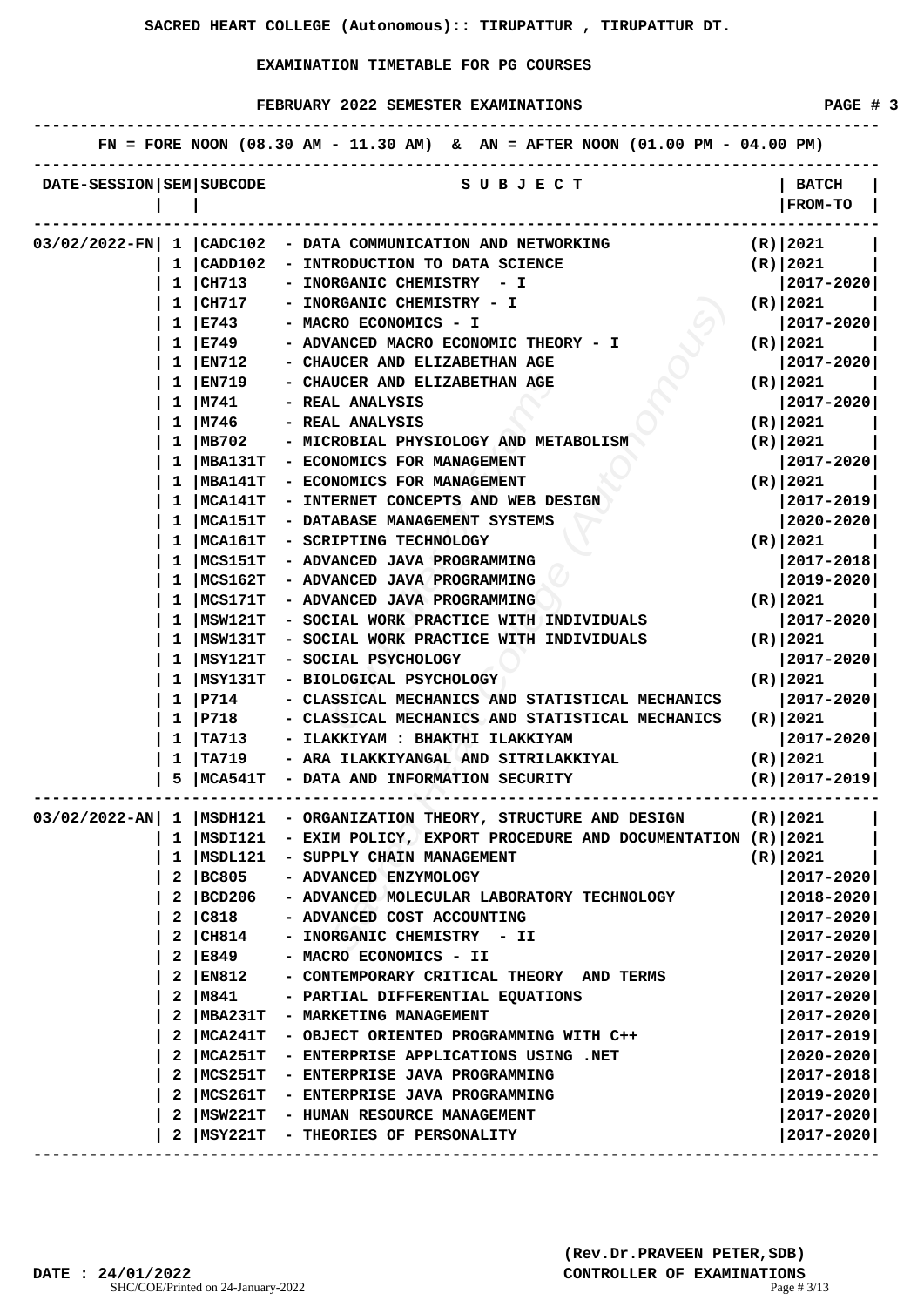| DATE-SESSION   SEM   SUBCODE<br>S U B J E C T<br><b>BATCH</b><br><b>FROM-TO</b><br>$ 2017 - 2020 $<br>03/02/2022-AN 2 P814<br>- QUANTUM MECHANICS - II<br> 2017-2020 <br><b>TA814</b><br>- ILAKKIYAM : KAAPPIYANGAL<br>2<br>$04/02/2022-FN$<br>  TA908<br>$ 2008 - 2016 $<br>2<br>- CHOLAR KAALAM<br>3<br> BC907<br>- ADVANCED ENDOCRINOLOGY<br>$(R) 2017-2020 $<br>3<br> C922<br>- ORGANISATIONAL BEHAVIOUR<br>$(R) 2017-2020 $<br> CH915<br>- INORGANIC CHEMISTRY - III<br>$(R) 2017-2020 $<br>з<br> E934<br>3<br>- PUBLIC ECONOMICS<br>$(R) 2017-2020 $<br> EN912<br>- LANGUAGE AND LINGUISTICS<br>$(R) 2017-2020 $<br>з<br>3<br> M947<br>$(R) 2017-2020 $<br>- TOPOLOGY<br>$(R)$   2017-2020 <br>з<br> MBA331T<br>- EXPORT - IMPORT MANAGEMENT<br>3<br>MCA341T<br>$ 2017 - 2019 $<br>- DATABASE MANAGEMENT SYSTEMS<br> MCA351T<br>$(R)$  2020-2020 <br>з<br>- BLOCK CHAIN TECHNOLOGY<br>MCS351T<br>- DISTRIBUTED OPERATING SYSTEM<br> 2017-2018 <br>з<br>MCS361T<br>- CLOUD COMPUTING<br>$(R)   2019 - 2020  $<br>з<br>MSW321A<br>- RURAL AND URBAN COMMUNITY DEVELOPMENT<br>$(R) 2017-2020 $<br>з<br>MSW321B<br>- INDUSTRIAL RELATIONS<br>$(R)$   2017-2020 <br>3<br>3<br>MSW321C<br>$(R) 2017-2020 $<br>- YOUTH DEVELOPMENT<br>3<br> MSY321T<br>$(R) 2017-2020 $<br>- PSYCHOPATHOLOGY - II<br>3<br>P913 <br>$(R)$  2017-2020 <br>- ATOMIC AND MOLECULAR SPECTROSCOPY<br>$(R)$   2017-2020 <br><b>TA913</b><br>- ILAKKIYAM : ARAILAKKIYAM, SIRTILAKKIAYANGAL<br>3<br>$04/02/2022 - AN$<br>4   BC1005<br>- ADVANCED CLINICAL BIOCHEMISTRY<br> 2017-2020 <br>4 C1018<br>- LEGAL ASPECTS OF BUSINESS<br>2017-2020<br>4   CH1012<br>- ADVANCED INORGANIC CHEMISTRY<br>2017-2020<br>E1035<br>- ENVIRONMENTAL ECONOMICS<br>2017-2020<br>4<br><b>EN1011</b><br>- ELT AND MODERN ENGLISH GRAMMAR<br>2017-2019<br>4<br> EN1020<br>$2020 - 2020$<br>4<br><b>- SHAKESPEARE</b><br>M1044<br>2017-2020<br>- FUNCTIONAL ANALYSIS<br>4<br><b>MBA431T</b><br>- INTERNATIONAL BUSINESS MANAGEMENT<br>2017-2020<br><b>MCA441T</b><br>- ENTERPRISE APPLICATIONS USING .NET<br>2017-2019<br>4<br>MCS451T<br>- SOFTWARE TESTING AND QUALITY ASSURANCE<br>$2017 - 2018$<br>4<br>- DATA SCIENCE WITH PYTHON<br>$2019 - 2020$<br> MCS461T<br>4<br>MSW421A<br>$2017 - 2020$<br>4<br>- DEVELOPMENT STRATEGIES<br>$2017 - 2020$<br> MSW421B<br>- ORGANISATIONAL BEHAVIOR<br>4<br>MSW421C<br>$2017 - 2020$<br>4<br>- NGO MANAGEMENT<br> MSY421T<br>$2017 - 2020$<br>4<br>- FAMILY AND COUPLE COUNSELLING<br>P1011<br>$2017 - 2020$<br>4<br>- NUCLEAR AND PARTICLE PHYSICS<br><b>TA1014</b><br>2017-2020<br>- ILAKKIYAM : THINIILAKKIYANGAL<br>4<br> 2017-2020 <br>$05/02/2022-FN$<br> BC707<br>1<br>- HUMAN PHYSIOLOGY AND NUTRITION<br> BC711<br>$(R)$  2021<br>1<br>- HUMAN PHYSIOLOGY AND NUTRITION<br>2018-2020<br>1<br> BCD107<br>- MICRO BIOLOGY<br> BCD111 <br>(R)   2021<br>1<br>- MICROBIOLOGY<br>1<br> C719<br>$2017 - 2020$<br>- CONSUMER BEHAVIOUR<br>$(R)$   2021 |   |      | FN = FORE NOON (08.30 AM - 11.30 AM) & AN = AFTER NOON (01.00 PM - 04.00 PM) |  |
|---------------------------------------------------------------------------------------------------------------------------------------------------------------------------------------------------------------------------------------------------------------------------------------------------------------------------------------------------------------------------------------------------------------------------------------------------------------------------------------------------------------------------------------------------------------------------------------------------------------------------------------------------------------------------------------------------------------------------------------------------------------------------------------------------------------------------------------------------------------------------------------------------------------------------------------------------------------------------------------------------------------------------------------------------------------------------------------------------------------------------------------------------------------------------------------------------------------------------------------------------------------------------------------------------------------------------------------------------------------------------------------------------------------------------------------------------------------------------------------------------------------------------------------------------------------------------------------------------------------------------------------------------------------------------------------------------------------------------------------------------------------------------------------------------------------------------------------------------------------------------------------------------------------------------------------------------------------------------------------------------------------------------------------------------------------------------------------------------------------------------------------------------------------------------------------------------------------------------------------------------------------------------------------------------------------------------------------------------------------------------------------------------------------------------------------------------------------------------------------------------------------------------------------------------------------------------------------------------------------------------------------------------------------------------------------------------------------------------------------------------------------------------------------------------------------------------------------------------------------------------------------------------------------------------------------------------------|---|------|------------------------------------------------------------------------------|--|
|                                                                                                                                                                                                                                                                                                                                                                                                                                                                                                                                                                                                                                                                                                                                                                                                                                                                                                                                                                                                                                                                                                                                                                                                                                                                                                                                                                                                                                                                                                                                                                                                                                                                                                                                                                                                                                                                                                                                                                                                                                                                                                                                                                                                                                                                                                                                                                                                                                                                                                                                                                                                                                                                                                                                                                                                                                                                                                                                                         |   |      |                                                                              |  |
|                                                                                                                                                                                                                                                                                                                                                                                                                                                                                                                                                                                                                                                                                                                                                                                                                                                                                                                                                                                                                                                                                                                                                                                                                                                                                                                                                                                                                                                                                                                                                                                                                                                                                                                                                                                                                                                                                                                                                                                                                                                                                                                                                                                                                                                                                                                                                                                                                                                                                                                                                                                                                                                                                                                                                                                                                                                                                                                                                         |   |      |                                                                              |  |
|                                                                                                                                                                                                                                                                                                                                                                                                                                                                                                                                                                                                                                                                                                                                                                                                                                                                                                                                                                                                                                                                                                                                                                                                                                                                                                                                                                                                                                                                                                                                                                                                                                                                                                                                                                                                                                                                                                                                                                                                                                                                                                                                                                                                                                                                                                                                                                                                                                                                                                                                                                                                                                                                                                                                                                                                                                                                                                                                                         |   |      |                                                                              |  |
|                                                                                                                                                                                                                                                                                                                                                                                                                                                                                                                                                                                                                                                                                                                                                                                                                                                                                                                                                                                                                                                                                                                                                                                                                                                                                                                                                                                                                                                                                                                                                                                                                                                                                                                                                                                                                                                                                                                                                                                                                                                                                                                                                                                                                                                                                                                                                                                                                                                                                                                                                                                                                                                                                                                                                                                                                                                                                                                                                         |   |      |                                                                              |  |
|                                                                                                                                                                                                                                                                                                                                                                                                                                                                                                                                                                                                                                                                                                                                                                                                                                                                                                                                                                                                                                                                                                                                                                                                                                                                                                                                                                                                                                                                                                                                                                                                                                                                                                                                                                                                                                                                                                                                                                                                                                                                                                                                                                                                                                                                                                                                                                                                                                                                                                                                                                                                                                                                                                                                                                                                                                                                                                                                                         |   |      |                                                                              |  |
|                                                                                                                                                                                                                                                                                                                                                                                                                                                                                                                                                                                                                                                                                                                                                                                                                                                                                                                                                                                                                                                                                                                                                                                                                                                                                                                                                                                                                                                                                                                                                                                                                                                                                                                                                                                                                                                                                                                                                                                                                                                                                                                                                                                                                                                                                                                                                                                                                                                                                                                                                                                                                                                                                                                                                                                                                                                                                                                                                         |   |      |                                                                              |  |
|                                                                                                                                                                                                                                                                                                                                                                                                                                                                                                                                                                                                                                                                                                                                                                                                                                                                                                                                                                                                                                                                                                                                                                                                                                                                                                                                                                                                                                                                                                                                                                                                                                                                                                                                                                                                                                                                                                                                                                                                                                                                                                                                                                                                                                                                                                                                                                                                                                                                                                                                                                                                                                                                                                                                                                                                                                                                                                                                                         |   |      |                                                                              |  |
|                                                                                                                                                                                                                                                                                                                                                                                                                                                                                                                                                                                                                                                                                                                                                                                                                                                                                                                                                                                                                                                                                                                                                                                                                                                                                                                                                                                                                                                                                                                                                                                                                                                                                                                                                                                                                                                                                                                                                                                                                                                                                                                                                                                                                                                                                                                                                                                                                                                                                                                                                                                                                                                                                                                                                                                                                                                                                                                                                         |   |      |                                                                              |  |
|                                                                                                                                                                                                                                                                                                                                                                                                                                                                                                                                                                                                                                                                                                                                                                                                                                                                                                                                                                                                                                                                                                                                                                                                                                                                                                                                                                                                                                                                                                                                                                                                                                                                                                                                                                                                                                                                                                                                                                                                                                                                                                                                                                                                                                                                                                                                                                                                                                                                                                                                                                                                                                                                                                                                                                                                                                                                                                                                                         |   |      |                                                                              |  |
|                                                                                                                                                                                                                                                                                                                                                                                                                                                                                                                                                                                                                                                                                                                                                                                                                                                                                                                                                                                                                                                                                                                                                                                                                                                                                                                                                                                                                                                                                                                                                                                                                                                                                                                                                                                                                                                                                                                                                                                                                                                                                                                                                                                                                                                                                                                                                                                                                                                                                                                                                                                                                                                                                                                                                                                                                                                                                                                                                         |   |      |                                                                              |  |
|                                                                                                                                                                                                                                                                                                                                                                                                                                                                                                                                                                                                                                                                                                                                                                                                                                                                                                                                                                                                                                                                                                                                                                                                                                                                                                                                                                                                                                                                                                                                                                                                                                                                                                                                                                                                                                                                                                                                                                                                                                                                                                                                                                                                                                                                                                                                                                                                                                                                                                                                                                                                                                                                                                                                                                                                                                                                                                                                                         |   |      |                                                                              |  |
|                                                                                                                                                                                                                                                                                                                                                                                                                                                                                                                                                                                                                                                                                                                                                                                                                                                                                                                                                                                                                                                                                                                                                                                                                                                                                                                                                                                                                                                                                                                                                                                                                                                                                                                                                                                                                                                                                                                                                                                                                                                                                                                                                                                                                                                                                                                                                                                                                                                                                                                                                                                                                                                                                                                                                                                                                                                                                                                                                         |   |      |                                                                              |  |
|                                                                                                                                                                                                                                                                                                                                                                                                                                                                                                                                                                                                                                                                                                                                                                                                                                                                                                                                                                                                                                                                                                                                                                                                                                                                                                                                                                                                                                                                                                                                                                                                                                                                                                                                                                                                                                                                                                                                                                                                                                                                                                                                                                                                                                                                                                                                                                                                                                                                                                                                                                                                                                                                                                                                                                                                                                                                                                                                                         |   |      |                                                                              |  |
|                                                                                                                                                                                                                                                                                                                                                                                                                                                                                                                                                                                                                                                                                                                                                                                                                                                                                                                                                                                                                                                                                                                                                                                                                                                                                                                                                                                                                                                                                                                                                                                                                                                                                                                                                                                                                                                                                                                                                                                                                                                                                                                                                                                                                                                                                                                                                                                                                                                                                                                                                                                                                                                                                                                                                                                                                                                                                                                                                         |   |      |                                                                              |  |
|                                                                                                                                                                                                                                                                                                                                                                                                                                                                                                                                                                                                                                                                                                                                                                                                                                                                                                                                                                                                                                                                                                                                                                                                                                                                                                                                                                                                                                                                                                                                                                                                                                                                                                                                                                                                                                                                                                                                                                                                                                                                                                                                                                                                                                                                                                                                                                                                                                                                                                                                                                                                                                                                                                                                                                                                                                                                                                                                                         |   |      |                                                                              |  |
|                                                                                                                                                                                                                                                                                                                                                                                                                                                                                                                                                                                                                                                                                                                                                                                                                                                                                                                                                                                                                                                                                                                                                                                                                                                                                                                                                                                                                                                                                                                                                                                                                                                                                                                                                                                                                                                                                                                                                                                                                                                                                                                                                                                                                                                                                                                                                                                                                                                                                                                                                                                                                                                                                                                                                                                                                                                                                                                                                         |   |      |                                                                              |  |
|                                                                                                                                                                                                                                                                                                                                                                                                                                                                                                                                                                                                                                                                                                                                                                                                                                                                                                                                                                                                                                                                                                                                                                                                                                                                                                                                                                                                                                                                                                                                                                                                                                                                                                                                                                                                                                                                                                                                                                                                                                                                                                                                                                                                                                                                                                                                                                                                                                                                                                                                                                                                                                                                                                                                                                                                                                                                                                                                                         |   |      |                                                                              |  |
|                                                                                                                                                                                                                                                                                                                                                                                                                                                                                                                                                                                                                                                                                                                                                                                                                                                                                                                                                                                                                                                                                                                                                                                                                                                                                                                                                                                                                                                                                                                                                                                                                                                                                                                                                                                                                                                                                                                                                                                                                                                                                                                                                                                                                                                                                                                                                                                                                                                                                                                                                                                                                                                                                                                                                                                                                                                                                                                                                         |   |      |                                                                              |  |
|                                                                                                                                                                                                                                                                                                                                                                                                                                                                                                                                                                                                                                                                                                                                                                                                                                                                                                                                                                                                                                                                                                                                                                                                                                                                                                                                                                                                                                                                                                                                                                                                                                                                                                                                                                                                                                                                                                                                                                                                                                                                                                                                                                                                                                                                                                                                                                                                                                                                                                                                                                                                                                                                                                                                                                                                                                                                                                                                                         |   |      |                                                                              |  |
|                                                                                                                                                                                                                                                                                                                                                                                                                                                                                                                                                                                                                                                                                                                                                                                                                                                                                                                                                                                                                                                                                                                                                                                                                                                                                                                                                                                                                                                                                                                                                                                                                                                                                                                                                                                                                                                                                                                                                                                                                                                                                                                                                                                                                                                                                                                                                                                                                                                                                                                                                                                                                                                                                                                                                                                                                                                                                                                                                         |   |      |                                                                              |  |
|                                                                                                                                                                                                                                                                                                                                                                                                                                                                                                                                                                                                                                                                                                                                                                                                                                                                                                                                                                                                                                                                                                                                                                                                                                                                                                                                                                                                                                                                                                                                                                                                                                                                                                                                                                                                                                                                                                                                                                                                                                                                                                                                                                                                                                                                                                                                                                                                                                                                                                                                                                                                                                                                                                                                                                                                                                                                                                                                                         |   |      |                                                                              |  |
|                                                                                                                                                                                                                                                                                                                                                                                                                                                                                                                                                                                                                                                                                                                                                                                                                                                                                                                                                                                                                                                                                                                                                                                                                                                                                                                                                                                                                                                                                                                                                                                                                                                                                                                                                                                                                                                                                                                                                                                                                                                                                                                                                                                                                                                                                                                                                                                                                                                                                                                                                                                                                                                                                                                                                                                                                                                                                                                                                         |   |      |                                                                              |  |
|                                                                                                                                                                                                                                                                                                                                                                                                                                                                                                                                                                                                                                                                                                                                                                                                                                                                                                                                                                                                                                                                                                                                                                                                                                                                                                                                                                                                                                                                                                                                                                                                                                                                                                                                                                                                                                                                                                                                                                                                                                                                                                                                                                                                                                                                                                                                                                                                                                                                                                                                                                                                                                                                                                                                                                                                                                                                                                                                                         |   |      |                                                                              |  |
|                                                                                                                                                                                                                                                                                                                                                                                                                                                                                                                                                                                                                                                                                                                                                                                                                                                                                                                                                                                                                                                                                                                                                                                                                                                                                                                                                                                                                                                                                                                                                                                                                                                                                                                                                                                                                                                                                                                                                                                                                                                                                                                                                                                                                                                                                                                                                                                                                                                                                                                                                                                                                                                                                                                                                                                                                                                                                                                                                         |   |      |                                                                              |  |
|                                                                                                                                                                                                                                                                                                                                                                                                                                                                                                                                                                                                                                                                                                                                                                                                                                                                                                                                                                                                                                                                                                                                                                                                                                                                                                                                                                                                                                                                                                                                                                                                                                                                                                                                                                                                                                                                                                                                                                                                                                                                                                                                                                                                                                                                                                                                                                                                                                                                                                                                                                                                                                                                                                                                                                                                                                                                                                                                                         |   |      |                                                                              |  |
|                                                                                                                                                                                                                                                                                                                                                                                                                                                                                                                                                                                                                                                                                                                                                                                                                                                                                                                                                                                                                                                                                                                                                                                                                                                                                                                                                                                                                                                                                                                                                                                                                                                                                                                                                                                                                                                                                                                                                                                                                                                                                                                                                                                                                                                                                                                                                                                                                                                                                                                                                                                                                                                                                                                                                                                                                                                                                                                                                         |   |      |                                                                              |  |
|                                                                                                                                                                                                                                                                                                                                                                                                                                                                                                                                                                                                                                                                                                                                                                                                                                                                                                                                                                                                                                                                                                                                                                                                                                                                                                                                                                                                                                                                                                                                                                                                                                                                                                                                                                                                                                                                                                                                                                                                                                                                                                                                                                                                                                                                                                                                                                                                                                                                                                                                                                                                                                                                                                                                                                                                                                                                                                                                                         |   |      |                                                                              |  |
|                                                                                                                                                                                                                                                                                                                                                                                                                                                                                                                                                                                                                                                                                                                                                                                                                                                                                                                                                                                                                                                                                                                                                                                                                                                                                                                                                                                                                                                                                                                                                                                                                                                                                                                                                                                                                                                                                                                                                                                                                                                                                                                                                                                                                                                                                                                                                                                                                                                                                                                                                                                                                                                                                                                                                                                                                                                                                                                                                         |   |      |                                                                              |  |
|                                                                                                                                                                                                                                                                                                                                                                                                                                                                                                                                                                                                                                                                                                                                                                                                                                                                                                                                                                                                                                                                                                                                                                                                                                                                                                                                                                                                                                                                                                                                                                                                                                                                                                                                                                                                                                                                                                                                                                                                                                                                                                                                                                                                                                                                                                                                                                                                                                                                                                                                                                                                                                                                                                                                                                                                                                                                                                                                                         |   |      |                                                                              |  |
|                                                                                                                                                                                                                                                                                                                                                                                                                                                                                                                                                                                                                                                                                                                                                                                                                                                                                                                                                                                                                                                                                                                                                                                                                                                                                                                                                                                                                                                                                                                                                                                                                                                                                                                                                                                                                                                                                                                                                                                                                                                                                                                                                                                                                                                                                                                                                                                                                                                                                                                                                                                                                                                                                                                                                                                                                                                                                                                                                         |   |      |                                                                              |  |
|                                                                                                                                                                                                                                                                                                                                                                                                                                                                                                                                                                                                                                                                                                                                                                                                                                                                                                                                                                                                                                                                                                                                                                                                                                                                                                                                                                                                                                                                                                                                                                                                                                                                                                                                                                                                                                                                                                                                                                                                                                                                                                                                                                                                                                                                                                                                                                                                                                                                                                                                                                                                                                                                                                                                                                                                                                                                                                                                                         |   |      |                                                                              |  |
|                                                                                                                                                                                                                                                                                                                                                                                                                                                                                                                                                                                                                                                                                                                                                                                                                                                                                                                                                                                                                                                                                                                                                                                                                                                                                                                                                                                                                                                                                                                                                                                                                                                                                                                                                                                                                                                                                                                                                                                                                                                                                                                                                                                                                                                                                                                                                                                                                                                                                                                                                                                                                                                                                                                                                                                                                                                                                                                                                         |   |      |                                                                              |  |
|                                                                                                                                                                                                                                                                                                                                                                                                                                                                                                                                                                                                                                                                                                                                                                                                                                                                                                                                                                                                                                                                                                                                                                                                                                                                                                                                                                                                                                                                                                                                                                                                                                                                                                                                                                                                                                                                                                                                                                                                                                                                                                                                                                                                                                                                                                                                                                                                                                                                                                                                                                                                                                                                                                                                                                                                                                                                                                                                                         |   |      |                                                                              |  |
|                                                                                                                                                                                                                                                                                                                                                                                                                                                                                                                                                                                                                                                                                                                                                                                                                                                                                                                                                                                                                                                                                                                                                                                                                                                                                                                                                                                                                                                                                                                                                                                                                                                                                                                                                                                                                                                                                                                                                                                                                                                                                                                                                                                                                                                                                                                                                                                                                                                                                                                                                                                                                                                                                                                                                                                                                                                                                                                                                         |   |      |                                                                              |  |
|                                                                                                                                                                                                                                                                                                                                                                                                                                                                                                                                                                                                                                                                                                                                                                                                                                                                                                                                                                                                                                                                                                                                                                                                                                                                                                                                                                                                                                                                                                                                                                                                                                                                                                                                                                                                                                                                                                                                                                                                                                                                                                                                                                                                                                                                                                                                                                                                                                                                                                                                                                                                                                                                                                                                                                                                                                                                                                                                                         |   |      |                                                                              |  |
|                                                                                                                                                                                                                                                                                                                                                                                                                                                                                                                                                                                                                                                                                                                                                                                                                                                                                                                                                                                                                                                                                                                                                                                                                                                                                                                                                                                                                                                                                                                                                                                                                                                                                                                                                                                                                                                                                                                                                                                                                                                                                                                                                                                                                                                                                                                                                                                                                                                                                                                                                                                                                                                                                                                                                                                                                                                                                                                                                         |   |      |                                                                              |  |
|                                                                                                                                                                                                                                                                                                                                                                                                                                                                                                                                                                                                                                                                                                                                                                                                                                                                                                                                                                                                                                                                                                                                                                                                                                                                                                                                                                                                                                                                                                                                                                                                                                                                                                                                                                                                                                                                                                                                                                                                                                                                                                                                                                                                                                                                                                                                                                                                                                                                                                                                                                                                                                                                                                                                                                                                                                                                                                                                                         |   |      |                                                                              |  |
|                                                                                                                                                                                                                                                                                                                                                                                                                                                                                                                                                                                                                                                                                                                                                                                                                                                                                                                                                                                                                                                                                                                                                                                                                                                                                                                                                                                                                                                                                                                                                                                                                                                                                                                                                                                                                                                                                                                                                                                                                                                                                                                                                                                                                                                                                                                                                                                                                                                                                                                                                                                                                                                                                                                                                                                                                                                                                                                                                         |   |      |                                                                              |  |
|                                                                                                                                                                                                                                                                                                                                                                                                                                                                                                                                                                                                                                                                                                                                                                                                                                                                                                                                                                                                                                                                                                                                                                                                                                                                                                                                                                                                                                                                                                                                                                                                                                                                                                                                                                                                                                                                                                                                                                                                                                                                                                                                                                                                                                                                                                                                                                                                                                                                                                                                                                                                                                                                                                                                                                                                                                                                                                                                                         |   |      |                                                                              |  |
|                                                                                                                                                                                                                                                                                                                                                                                                                                                                                                                                                                                                                                                                                                                                                                                                                                                                                                                                                                                                                                                                                                                                                                                                                                                                                                                                                                                                                                                                                                                                                                                                                                                                                                                                                                                                                                                                                                                                                                                                                                                                                                                                                                                                                                                                                                                                                                                                                                                                                                                                                                                                                                                                                                                                                                                                                                                                                                                                                         |   |      |                                                                              |  |
|                                                                                                                                                                                                                                                                                                                                                                                                                                                                                                                                                                                                                                                                                                                                                                                                                                                                                                                                                                                                                                                                                                                                                                                                                                                                                                                                                                                                                                                                                                                                                                                                                                                                                                                                                                                                                                                                                                                                                                                                                                                                                                                                                                                                                                                                                                                                                                                                                                                                                                                                                                                                                                                                                                                                                                                                                                                                                                                                                         |   |      |                                                                              |  |
|                                                                                                                                                                                                                                                                                                                                                                                                                                                                                                                                                                                                                                                                                                                                                                                                                                                                                                                                                                                                                                                                                                                                                                                                                                                                                                                                                                                                                                                                                                                                                                                                                                                                                                                                                                                                                                                                                                                                                                                                                                                                                                                                                                                                                                                                                                                                                                                                                                                                                                                                                                                                                                                                                                                                                                                                                                                                                                                                                         |   |      |                                                                              |  |
|                                                                                                                                                                                                                                                                                                                                                                                                                                                                                                                                                                                                                                                                                                                                                                                                                                                                                                                                                                                                                                                                                                                                                                                                                                                                                                                                                                                                                                                                                                                                                                                                                                                                                                                                                                                                                                                                                                                                                                                                                                                                                                                                                                                                                                                                                                                                                                                                                                                                                                                                                                                                                                                                                                                                                                                                                                                                                                                                                         |   |      |                                                                              |  |
|                                                                                                                                                                                                                                                                                                                                                                                                                                                                                                                                                                                                                                                                                                                                                                                                                                                                                                                                                                                                                                                                                                                                                                                                                                                                                                                                                                                                                                                                                                                                                                                                                                                                                                                                                                                                                                                                                                                                                                                                                                                                                                                                                                                                                                                                                                                                                                                                                                                                                                                                                                                                                                                                                                                                                                                                                                                                                                                                                         |   |      |                                                                              |  |
|                                                                                                                                                                                                                                                                                                                                                                                                                                                                                                                                                                                                                                                                                                                                                                                                                                                                                                                                                                                                                                                                                                                                                                                                                                                                                                                                                                                                                                                                                                                                                                                                                                                                                                                                                                                                                                                                                                                                                                                                                                                                                                                                                                                                                                                                                                                                                                                                                                                                                                                                                                                                                                                                                                                                                                                                                                                                                                                                                         | 1 | C724 | - CONSUMER BEHAVIOUR                                                         |  |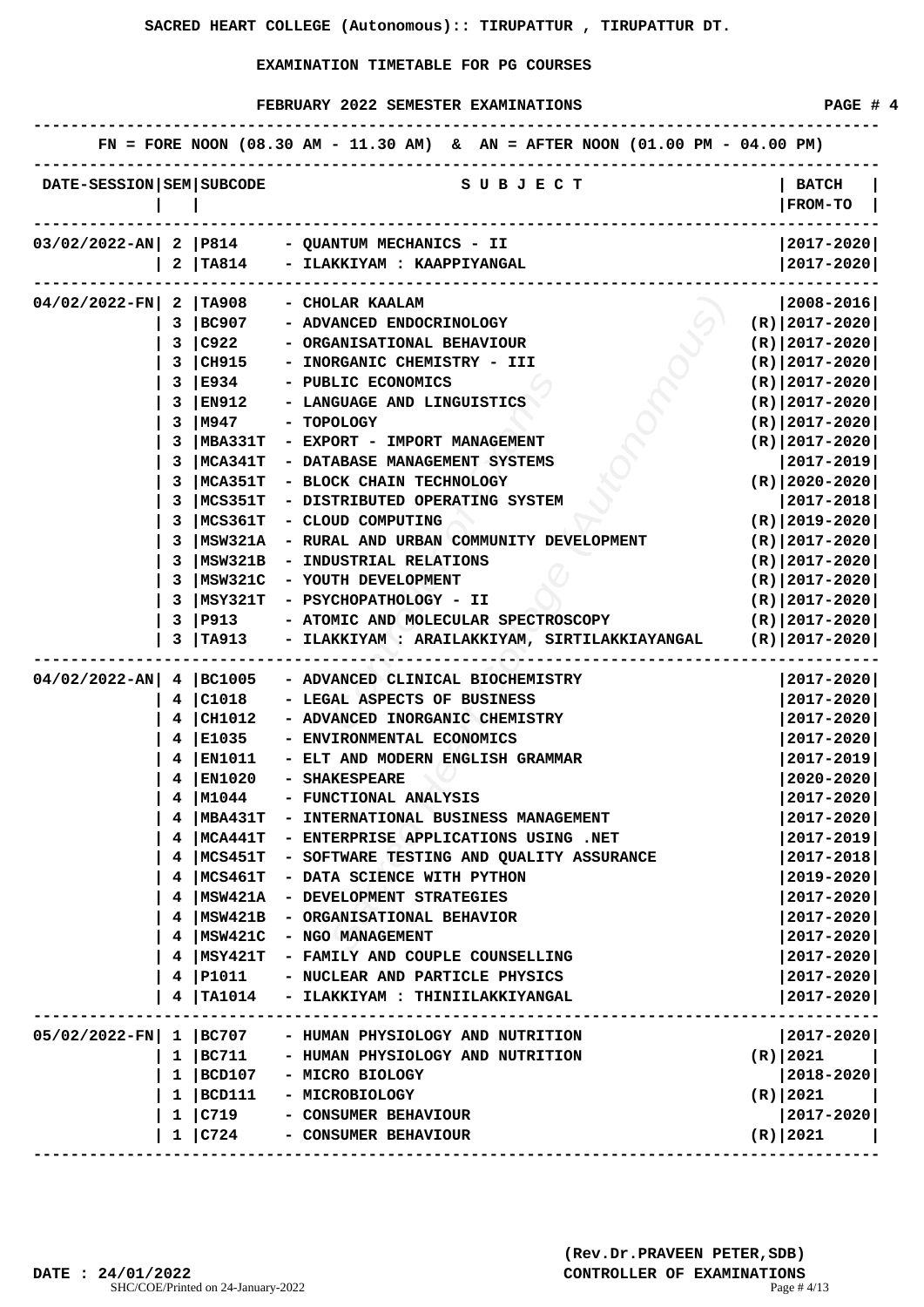|                          |              |                 | FN = FORE NOON $(08.30 \text{ AM} - 11.30 \text{ AM})$ & AN = AFTER NOON $(01.00 \text{ PM} - 04.00 \text{ PM})$ |                                |
|--------------------------|--------------|-----------------|------------------------------------------------------------------------------------------------------------------|--------------------------------|
| DATE-SESSION SEM SUBCODE |              |                 | S U B J E C T                                                                                                    | <b>BATCH</b><br><b>FROM-TO</b> |
| 05/02/2022-FN  1 CADC103 |              |                 | - VULNERABILITY ANALYSIS, PENETRATION TESTING, AND(R) 2021                                                       |                                |
|                          | 1.           | CADD103         | - INTRODUCTION TO DATA WAREHOUSE AND DATA MINING                                                                 | $(R)$  2021                    |
|                          |              | $1 \vert CH714$ | - PHYSICAL CHEMISTRY - I                                                                                         | 2017-2020                      |
|                          |              | $1 \vert CH718$ | - PHYSICAL CHEMISTRY - I                                                                                         | (R)   2021                     |
|                          | $\mathbf{1}$ | E744            | - STATISTICS FOR ECONOMICS                                                                                       | 2017-2020                      |
|                          | 1            | E750            | - STATISTICS FOR ECONOMICS                                                                                       | (R)   2021                     |
|                          | 1            | EN708T          | - SHAKESPEARE                                                                                                    | $ 2013 - 2016 $                |
|                          | 1            | EN713           | - SHAKESPEARE                                                                                                    | 2017-2019                      |
|                          |              | EN717T          | - ELT AND MODERN ENGLISH GRAMMAR                                                                                 | $2020 - 2020$                  |
|                          | 1            | EN720           | - ENGLISH LANGUAGE TEACHING WITH TECH PRACTICUM                                                                  | $(R)$  2021                    |
|                          | ı            | M742            | - ORDINARY DIFFERENTIAL EQUATIONS                                                                                | 2017-2020                      |
|                          | 1            | M747            | - ORDINARY DIFFERENTIAL EQUATIONS                                                                                | $(R)$   2021                   |
|                          | 1            | MB703           | - IMMUNOLOGY                                                                                                     | $(R)$   2021                   |
|                          | 1            | <b>MBA132T</b>  | - TOTAL QUALITY MANAGEMENT                                                                                       | 2017-2020                      |
|                          | 1            | MBA142T         | - ORGANIZATIONAL BEHAVIOUR                                                                                       | (R)   2021                     |
|                          |              | MCA142T         | - COMPUTER ORGANISATION AND ARCHITECTURE                                                                         | 2017-2019                      |
|                          |              | MCA152T         | - SOFTWARE ENGINEERING                                                                                           | 2020-2020                      |
|                          | ı            | MCA162T         | - OPTIMIZATION TECHNIQUES                                                                                        | (R)   2021                     |
|                          | 1            | MCS152T         | - PYTHON PROGRAMMING                                                                                             | $ 2017 - 2018 $                |
|                          | 1            | MCS163T         | - DESKTOP APPLICATIONS                                                                                           | 2019-2020                      |
|                          | 1            | MCS172T         | - WINDOWS APPLICATIONS                                                                                           | (R) 2021                       |
|                          | 1            | MSW122T         | - SOCIAL WORK PRACTICE WITH GROUPS                                                                               | 2017-2020                      |
|                          | ı            | MSW132T         | - SOCIAL WORK PRACTICE WITH GROUPS                                                                               | (R)   2021                     |
|                          |              | MSY122T         | - LIFE-SPAN PSYCHOLOGY                                                                                           | $2017 - 2020$                  |
|                          |              | MSY132T         | - LIFE-SPAN PSYCHOLOGY                                                                                           | (R)   2021                     |
|                          | 1            | P715            | - QUANTUM MECHANICS - I                                                                                          | 2017-2020                      |
|                          | $\mathbf{1}$ | P719            | - QUANTUM MECHANICS - I                                                                                          | $(R)$   2021                   |
|                          | $\mathbf{1}$ | $\mid$ TA714    | - VARALAARU & PANPADU : PALLAVAR NAAYAKKAR,IROPPIY                                                               | $ 2017 - 2020 $                |
|                          |              | TA720           | - THARKALA VASIPPIYAL 1 : KAVITHAI, SIRUKATHAI                                                                   | $(R)$   2021                   |
|                          |              |                 | 5   MCA542T - OPEN SOURCE TECHNOLOGIES                                                                           | $(R)$   2017-2019              |
|                          |              |                 |                                                                                                                  |                                |
|                          |              |                 | 05/02/2022-AN   1   MSDH122 - HUMAN RESOURCE MANAGEMENT AND INFORMATION SYSTEM(R)   2021                         |                                |
|                          |              | 1  MSDI122      | - BASICS OF EXPORT AND IMPORT                                                                                    | (R)   2021                     |
|                          |              | 1  MSDL122      | - TRANSPORTATION AND DISTRIBUTION MANAGEMENT                                                                     | (R)   2021                     |
|                          | 2            | <b>BC806A</b>   | - ELECTIVE II : IMMUNOLOGY                                                                                       | 2017-2020                      |
|                          | $\mathbf{2}$ | BC806B          | - ELECTIVE II : ECOLOGY, EVOLUTION AND BIODIVERSITY                                                              | $ 2017 - 2020 $                |
|                          | 2            | BC806C          | - ELECTIVE II : ENVIRONMENTAL TOXICOLOGY                                                                         | 2017-2020                      |
|                          | 2            | BCD207          | - HUMAN PATHOGENS                                                                                                | $2018 - 2020$                  |
|                          | 2            | C819            | - INTERNATIONAL BUSINESS                                                                                         | $2017 - 2020$                  |
|                          | 2            | CH815           | - PHYSICAL CHEMISTRY - II                                                                                        | $2017 - 2020$                  |
|                          | 2            | E850            | - MATHEMATICS FOR ECONOMICS                                                                                      | $2017 - 2020$                  |
|                          | 2            | EN813           | - NEW LITERATURES IN ENGLISH                                                                                     | 2017-2020                      |
|                          | 2            | M842            | - ADVANCED GRAPH THEORY                                                                                          | $2017 - 2020$                  |
|                          | 2            |                 | MBA232T - HUMAN RESOURCE MANAGEMENT                                                                              | 2017-2020                      |
|                          | 2            |                 | MCA242T - DATA STRUCTURES                                                                                        | $2017 - 2019$                  |
|                          | 2            |                 | MCA252T - SOFTWARE TESTING AND QUALITY ASSURANCE                                                                 | $2020 - 2020$                  |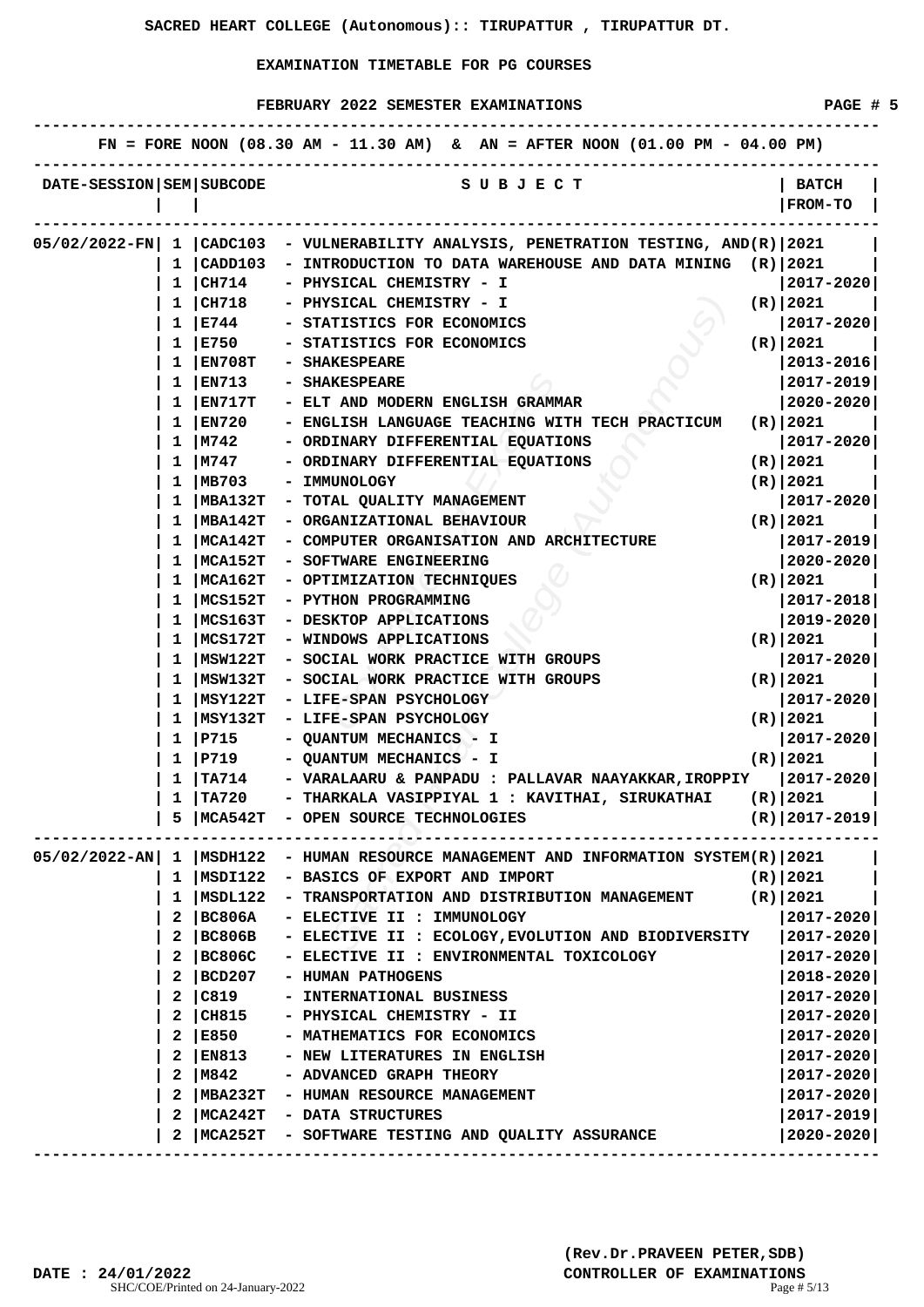|                              |    |                | FN = FORE NOON $(08.30 \text{ AM} - 11.30 \text{ AM})$ & AN = AFTER NOON $(01.00 \text{ PM} - 04.00 \text{ PM})$ |                                |
|------------------------------|----|----------------|------------------------------------------------------------------------------------------------------------------|--------------------------------|
| DATE-SESSION   SEM   SUBCODE |    |                | S U B J E C T                                                                                                    | <b>BATCH</b><br><b>FROM-TO</b> |
| 05/02/2022-AN                | 2  | MCS252T        | - DESKTOP APPLICATION USING C#.NET                                                                               | 2017-2018                      |
|                              | 2  | MCS262T        | - WEB APPLICATIONS                                                                                               | 2019-2020                      |
|                              | 2  | MSW222T        | - MEDICAL AND PSYCHIATRIC SOCIAL WORK                                                                            | $ 2017 - 2020 $                |
|                              |    | MSY222T        | - PSYCHOTHERAPIES - I                                                                                            | $ 2017 - 2020 $                |
|                              | 2  | P815           | - ELECTRONIC INSTRUMENTATION TECHNIQUES                                                                          | $ 2017 - 2020 $                |
|                              |    | <b>TA815</b>   | - VARALAARU & PANPADU : SANGAM, CHOZHAR KAALAM                                                                   | 2017-2020                      |
| $07/02/2022-FN$              |    | 2   P909       | - NUCLEAR AND PARTICLE PHYSICS                                                                                   | $ 2013 - 2016 $                |
|                              | 3  | <b>BC908</b>   | - RESEARCH METHODOLOGY                                                                                           | $(R)$   2017-2020              |
|                              | 3  | $\big $ C923   | - RESEARCH METHODOLOGY                                                                                           | $(R) 2017-2020 $               |
|                              | 3  | CH916          | - PHYSICAL CHEMISTRY - III                                                                                       | $(R)   2017 - 2020  $          |
|                              | 3  | E935           | - MONETARY ECONOMICS                                                                                             | $(R)   2017 - 2020  $          |
|                              | 3  | <b>EN913</b>   | - AMERICAN LITERATURE                                                                                            | $(R)$   2017-2020              |
|                              | 3  | M948           | - OPERATIONS RESEARCH                                                                                            | $(R)$  2017-2020               |
|                              | 3  | <b>MBA332A</b> | - ELECTIVE I : DIGITAL MARKETING                                                                                 | $(R)$   2017-2020              |
|                              | 3  | MBA332B        | - ELECTIVE I : CORPORATE FINANCE                                                                                 | $(R)$   2017-2020              |
|                              | 3  | <b>MBA332C</b> | - ELECTIVE I : PROJECT MANAGEMENT                                                                                | $(R)$  2017-2020               |
|                              | 3  | MBA332D        | - ELECTIVE I : COUNSELING SKILLS FOR MANAGERS                                                                    | $(R) 2017-2020 $               |
|                              | 3  | MBA332E        | - ELECTIVE I : MARKETING OF HOSPITAL SERVICES                                                                    | $(R) 2017-2020 $               |
|                              | 3  | MCA342T        | - SOFTWARE ENGINEERING                                                                                           | 2017-2019                      |
|                              |    | MCA352T        | - OPEN SOURCE FRAMWORKS                                                                                          | $(R)   2020 - 2020  $          |
|                              |    | MCS352T        | - WEB APPLICATION USING ASP.NET                                                                                  | 2017-2018                      |
|                              |    | MCS362T        | - DESIGN AND ANALYSIS OF ALGORITHMS                                                                              | $(R)$  2019-2020               |
|                              | 3  | MSW322A        | - RURAL AND URBAN GOVERNANCE                                                                                     | $(R) 2017-2020 $               |
|                              | 3  | MSW322B        | - HUMAN RESOURCE MANAGEMENT IN SERVICE SECTOR                                                                    | $(R) 2017-2020 $               |
|                              | 3  | MSW322C        | - STRATEGIES FOR YOUTH DEVELOPMENT                                                                               | $(R) 2017-2020 $               |
|                              | 3  | MSY322T        | - SCHOOL COUNSELLING                                                                                             | $(R)   2017 - 2020  $          |
|                              | 3  | P914           | - C PROGRAMMING AND RESEARCH METHODOLOGY                                                                         | $(R)$   2017-2020              |
|                              | 3  | TA907          | - KAAPIYANGAL                                                                                                    | 2008-2016                      |
|                              |    | 3   T A914     | - URAI MARABUGAL                                                                                                 | $(R) 2017-2020 $               |
|                              |    |                |                                                                                                                  |                                |
| $07/02/2022 - AN$            |    |                | 4   BC1006A - ELECTIVE IV : PLANT : BIOCHEMISTRY AND MOLECULAR                                                   | 2017-2020                      |
|                              | 4. | BC1006B        | - ELECTIVE IV : HERBAL TECHNOLOGY                                                                                | $2017 - 2020$                  |
|                              |    | 4   BC1006C    | - ELECTIVE IV : GENETIC ENGINEERING                                                                              | $2017 - 2020$                  |
|                              | 4  | C1019          | - INCOME TAX LAW AND PRACTICE - II                                                                               | $ 2017 - 2020 $                |
|                              | 4  | CH1013         | - SPECTROSCOPY                                                                                                   | 2017-2020                      |
|                              | 4  | E1036A         | - ELECTIVE IV : INDIAN PUBLIC FINANCE                                                                            | $2017 - 2020$                  |
|                              |    | 4   E1036B     | - ELECTIVE IV : TAMILNADU ECONOMIC DEVELOPMENT                                                                   | 2017-2020                      |
|                              | 4  | E1036C         | - ELECTIVE IV : FINANCIAL INSTITUTIONS AND MARKETS                                                               | 2017-2020                      |
|                              | 4  | <b>EN1012</b>  | - LITERARY CRITICISM - II                                                                                        | $2017 - 2020$                  |
|                              | 4  | M1045          | - DIFFERENCE EQUATIONS                                                                                           | 2017-2020                      |
|                              | 4  | MBA432A        | - ELECTIVE V : RURAL MARKETING                                                                                   | 2017-2020                      |
|                              | 4  | MBA432B        | - ELECTIVE V :BANKING AND INSURANCE MANAGEMENT                                                                   | 2017-2020                      |
|                              | 4  |                | MBA432C - ELECTIVE V : INVENTORY MANAGEMENT                                                                      | 2017-2020                      |
|                              | 4  |                | MBA432D - ELECTIVE V : TALENT MANAGEMENT                                                                         | 2017-2020                      |
|                              |    | MBA432E        | - ELECTIVE V : LOGISTICS FOR HEALTH CARE SERVICES                                                                | $ 2017 - 2020 $                |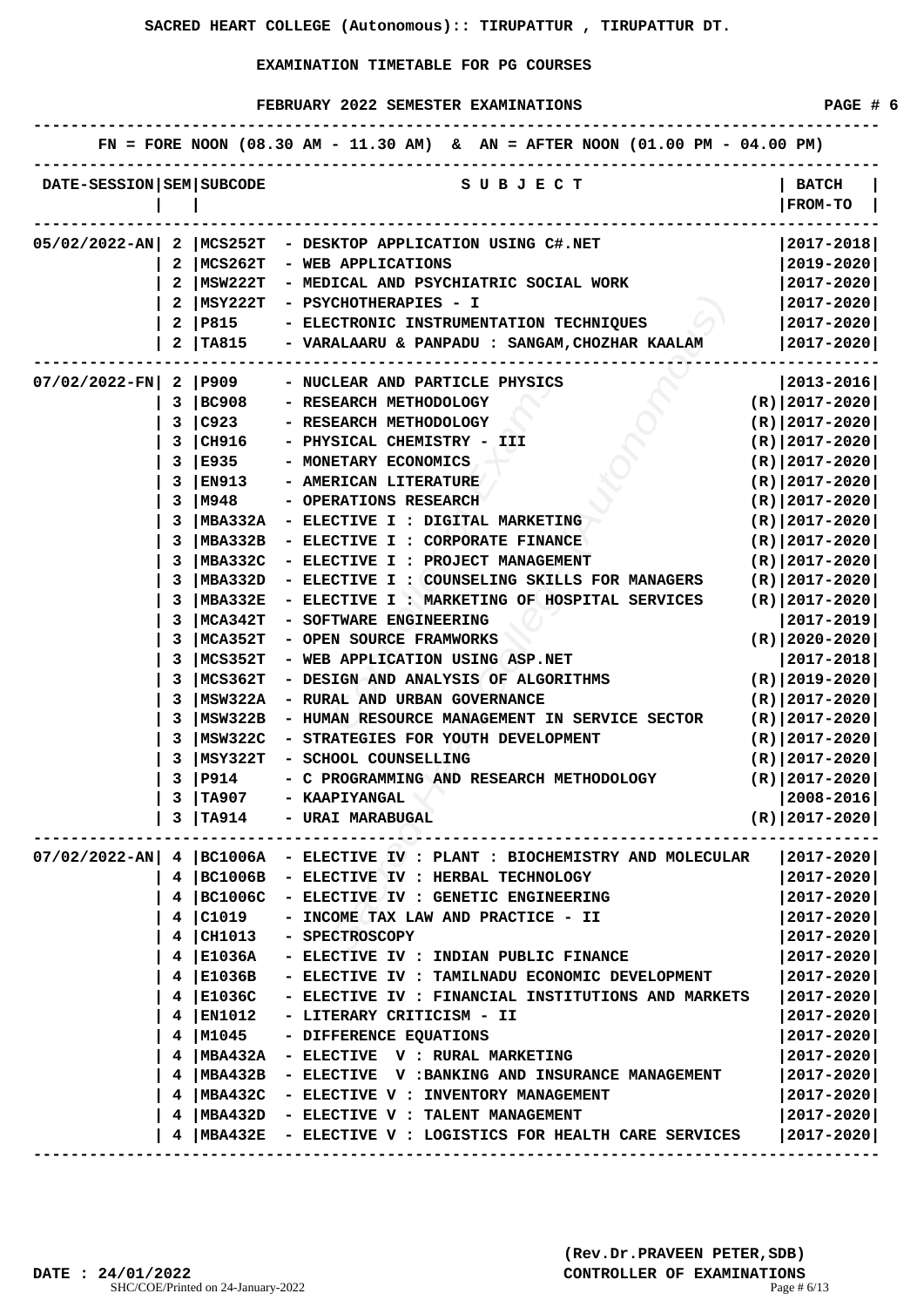|                              |              |                | FN = FORE NOON $(08.30 \text{ AM} - 11.30 \text{ AM})$ & AN = AFTER NOON $(01.00 \text{ PM} - 04.00 \text{ PM})$ |                         |
|------------------------------|--------------|----------------|------------------------------------------------------------------------------------------------------------------|-------------------------|
| DATE-SESSION   SEM   SUBCODE |              |                | S U B J E C T                                                                                                    | <b>BATCH</b><br>FROM-TO |
|                              |              |                |                                                                                                                  |                         |
| $07/02/2022 - AN$            | 4            |                | MCA442T - SOFTWARE TESTING AND QUALITY ASSURANCE                                                                 | $2017 - 2019$           |
|                              | 4            | MCS452A        | - ELECTIVE-IV: BIG DATA ANALYTICS                                                                                | 2017-2018               |
|                              |              | MCS452B        | - ELECTIVE-IV: MACHINE LEARNING                                                                                  | 2017-2018               |
|                              |              | MCS452C        | - ELECTIVE-IV:<br>SECURITY SYSTEMS                                                                               | $2017 - 2018$           |
|                              | 4            | MCS462T        | - CRYPTOGRAPHY AND NETWORK SECURITY                                                                              | $2019 - 2020$           |
|                              |              | MSW422A        | - LIVELIHOOD AND SOCIAL AUDIT                                                                                    | $2017 - 2020$           |
|                              | 4            | MSW422B        | - HUMAN RESOURCE DEVELOPMENT                                                                                     | $2017 - 2020$           |
|                              | 4            | MSW422C        | - COUNSELING AND CAREER GUIDANCE                                                                                 | 2017-2020               |
|                              | 4            | MSY422T        | - HEALTH PSYCHOLOGY                                                                                              | $2017 - 2020$           |
|                              | 4            | P1012A         | - ELECTIVE - IV : CRYSTAL PHYSICS AND NON-LINEAR O                                                               | 2017-2020               |
|                              | 4            | P1012B         | - ELECTIVE - IV : REACTOR PHYSICS                                                                                | $2017 - 2020$           |
|                              |              | P1012C         | - ELECTIVE - IV : DIGITAL SIGNAL PROCESSING                                                                      | $2017 - 2020$           |
|                              |              | <b>TA1015</b>  | - ILAKKIYAK KOLGAIGAL                                                                                            | 2017-2020               |
| 08/02/2022-FN                | 4            | MCA420T        | - ACCOUNTING AND FINANCIAL MANAGEMENT                                                                            | $ 2011 - 2013 $         |
|                              | 4            | P911A          | - ELECTIVE : ELECTRONIC INSTRUMENTATION                                                                          | 2013-2016               |
|                              | 1            | BC708A         | - ELECTIVE I : BIO INFORMATICS                                                                                   | 2017-2020               |
|                              | 1            | BC708B         | - ELECTIVE I : INDUSTRIAL MICROBIOLOGY                                                                           | 2017-2020               |
|                              | 1            | BC708C         | - ELECTIVE I : STEM CEL<br><b>TECHNOLOGY</b>                                                                     | 2017-2020               |
|                              | 1            | BC712A         | <b>- ELECTIVE</b><br><b>I : BIOINFORMATICS</b>                                                                   | $(R)$   2021            |
|                              | 1            | BC712B         | - ELECTIVE (<br>I : INDUSTRIAL MICROBIOLOGY                                                                      | $(R)$   2021            |
|                              | 1            | BC712C         | - ELECTIVE<br>I : STEM CELL TECHNOLOGY                                                                           | $(R)$   2021            |
|                              | 1            | BCD108         | CLINICAL BIOCHEMISTRY                                                                                            | 2018-2020               |
|                              | 1            | BCD112         | - CLINICAL BIOCHEMISTRY                                                                                          | $(R)$  2021             |
|                              | 1            | C720           | - ADVANCED BUSINESS STATISTICS                                                                                   | 2017-2020               |
|                              | 1            | C725           | - ADVANCED BUSINESS STATISTICS                                                                                   | $(R)$   2021            |
|                              | 1            | $ $ CADC $104$ | - SECURITY STRATEGIES IN OPERATING SYSTEMS                                                                       | $(R)$   2021            |
|                              |              | CADD104        | - APPLIED PROBABILITY AND STATISTICS                                                                             | $(R)$   2021            |
|                              | 1            | $ $ CH715A     | - ELECTIVE I : INORGANIC PHOTO CHEMISTRY                                                                         | 2017-2020               |
|                              | ı            | CH715B         | - ELECTIVE I : HETERO CYCLIC CHEMISTRY                                                                           | 2017-2020               |
|                              | 1            | CH715C         | - ELECTIVE I : METERIAL SCIENCE                                                                                  | 2017-2020               |
|                              | 1            | CH719A         | - ELECTIVE I : ANALYTICAL CHEMISTRY                                                                              | $(R)$   2021            |
|                              | 1            | CH719B         | - ELECTIVE I : GREEN CHEMISTRY                                                                                   | $(R)$   2021            |
|                              | 1            | CH719C         | - ELECTIVE I : PHARMACEUTICAL CHEMISTRY                                                                          | (R)   2021              |
|                              | 1            | E745           | - ECONOMICS OF GROWTH AND DEVELOPMENT                                                                            | 2017-2020               |
|                              | 1            | E751           | - ECONOMICS OF GROWTH AND DEVELOPMENT                                                                            | (R)   2021              |
|                              | $\mathbf{1}$ | EN714          | - LITERARY CRITICISM - I                                                                                         | 2017-2020               |
|                              | 1            | EN721          | - LITERARY CRITICISM                                                                                             | (R)   2021              |
|                              | 1            | M743           | - MATHEMATICAL STATISTICS                                                                                        | 2017-2020               |
|                              | 1            | M748           | - MATHEMATICAL STATISTICS                                                                                        | (R)   2021              |
|                              | 1            | MB704          | - MOLECULAR MICROBIOLOGY                                                                                         | $(R)$   2021            |
|                              | 1            | MBA133T        | - ACCOUNTING FOR MANAGEMENT                                                                                      | 2017-2020               |
|                              | 1            | MBA143T        | - TOTAL QUALITY MANAGEMENT                                                                                       | (R)   2021              |
|                              | 1            | MCA143T        | - BUSINESS PROCESS                                                                                               | $2017 - 2019$           |
|                              | ı            | MCA153T        | - ENTERPRISE APPLICATIONS WITH JAVA                                                                              | 2020-2020               |
|                              | ı.           | MCA163T        | - SOFTWARE TESTING AND QUALITY ASSURANCE                                                                         | (R)   2021              |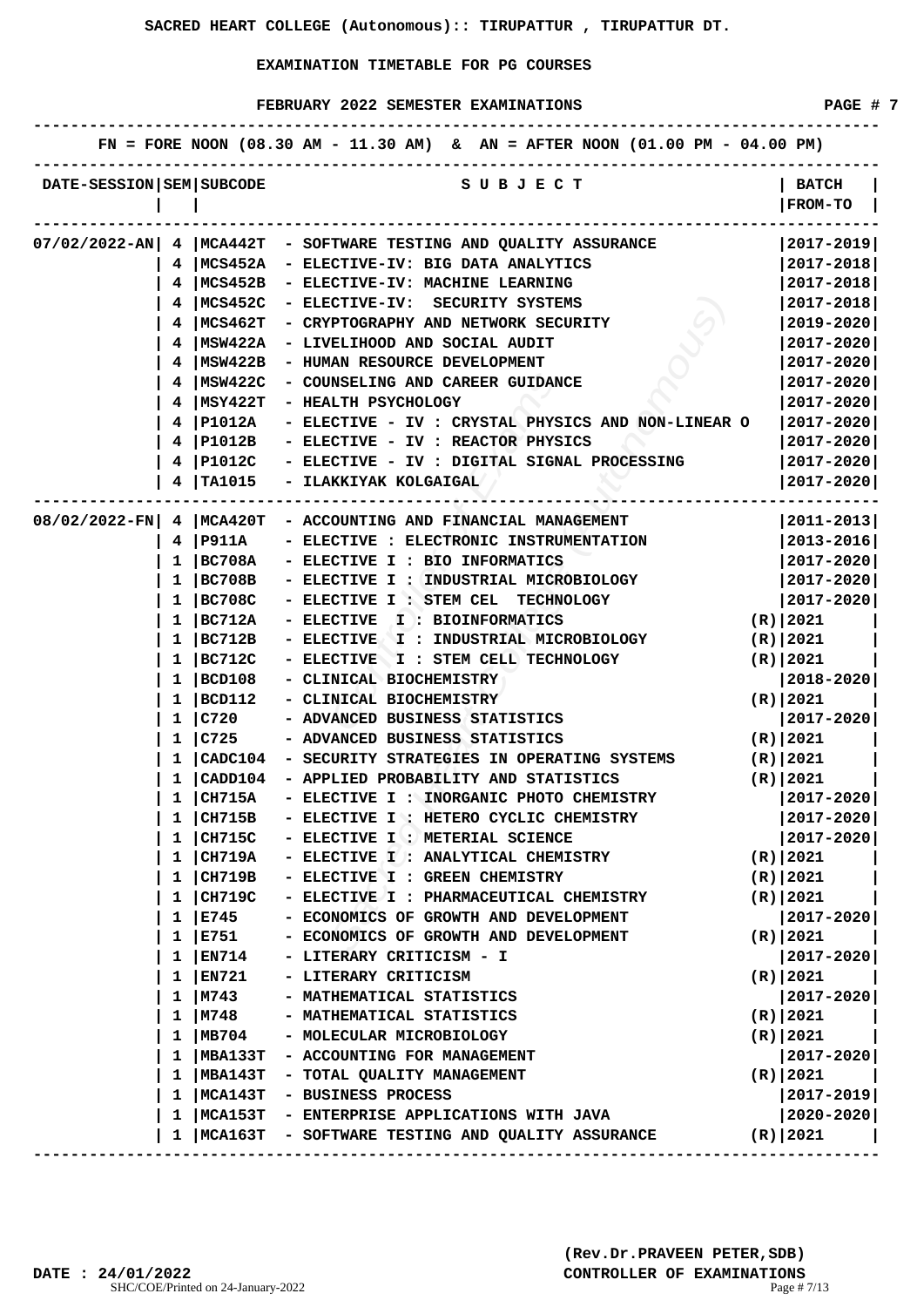|                          |    |               | FN = FORE NOON (08.30 AM - 11.30 AM) & AN = AFTER NOON (01.00 PM - 04.00 PM) |                                |
|--------------------------|----|---------------|------------------------------------------------------------------------------|--------------------------------|
| DATE-SESSION SEM SUBCODE |    |               | S U B J E C T                                                                | <b>BATCH</b><br><b>FROM-TO</b> |
|                          |    |               | 08/02/2022-FN  1   MCS153T - OPEN SOURCE TECHNOLOGIES                        | $ 2017 - 2018 $                |
|                          |    | 1   MCS164T   | - OPEN SOURCE TECHNOLOGIES                                                   | $ 2019 - 2020 $                |
|                          |    | 1   MCS173T   | - OPEN SOURCE TECHNOLOGIES                                                   | (R)   2021                     |
|                          |    | $1$  MSW123T  | - SOCIOLOGY FOR SOCIAL WORK PRACTICE                                         | $ 2017 - 2020 $                |
|                          |    | 1   MSW133T   | - SOCIOLOGY FOR SOCIAL WORK PRACTICE                                         | (R) 2021                       |
|                          |    | $1$   MSY123T | - INTRODUCTION TO COUNSELLING                                                | 2017-2020                      |
|                          |    | MSY133T       | - INTRODUCTION TO COUNSELLING                                                | (R) 2021                       |
|                          | 1  | P716A         | - ELECTIVE I : ELECTRONIC DEVICES AND APPLICATIONS                           | $ 2017 - 2020 $                |
|                          |    | 1   P716B     | - ELECTIVE I : ENERGY AND ENVIRONMENTAL PHYSICS                              | $ 2017 - 2020 $                |
|                          |    | 1   P716C     | - ELECTIVE I : ASTROPHYSICS                                                  | $ 2017 - 2020 $                |
|                          |    | 1   P720A     | - ELECTIVE I : ELECTRONIC DEVICES AND APPLICATIONS(R) 2021                   |                                |
|                          |    | $1$   P720B   | - ELECTIVE I : ENERGY AND ENVIRONMENTAL PHYSICS $(R)$ 2021                   |                                |
|                          |    | 1   P720C     | - ELECTIVE I : ASTROPHYSICS                                                  | (R) 2021)                      |
|                          |    | 1   TA715     | - VASIPPIYAL : KAVITHAI, SIRUKATHAI                                          | $ 2017 - 2020 $                |
|                          | 1  | TA721         | - IKKALA MOZHIYIYAL                                                          | (R)   2021                     |
|                          | 5. | MCA543A       | - ELECTIVE II : FINANCIAL AND MANAGEMENT ACCOUNTIN(R) $ 2017-2019 $          |                                |
|                          | 5  | MCA543B       | - ELECTIVE II : MOBILE AND ITS APPLICATIONS                                  | $(R) 2017-2019 $               |
|                          | 5. | MCA543C       | - ELECTIVE II : CLOUD AND ITS APPLICATIONS                                   | (R) 2017-2019                  |
|                          |    | MCA543D       | - ELECTIVE II : RESEARCH DOMAIN - II                                         | $(R)$  2017-2019               |
|                          |    |               |                                                                              |                                |
| $08/02/2022 - AN$        | 2  | BCD208        | - BODY FLUID ANALYSIS                                                        | 2018–2020                      |
|                          | 2  | C820          | - QUANTITATIVE TECHNIQUES FOR BUSINESS DECISIONS                             | $ 2017 - 2020 $                |
|                          |    | CH816A        | - ELECTIVE II : POLYMER CHEMISTRY                                            | 2017-2020                      |
|                          |    | CH816B        | - ELECTIVE II : GREEN CHEMISTRY                                              | 2017-2020                      |
|                          |    | 2   CH816C    | - ELECTIVE II : BIO ORGANIC CHEMISTRY                                        | $ 2017 - 2020 $                |
|                          |    | 2 E851        | - MANAGERIAL ECONOMICS                                                       | 2017-2020                      |
|                          |    | 2   EN814     | - RESEARCH METHODOLOGY                                                       | 2017-2020                      |
|                          |    | 2   M843      | - CLASSICAL MECHANICS                                                        | $ 2017 - 2020 $                |
|                          |    | MBA233T       | - FINANCIAL MANAGEMENT                                                       | 2017-2020                      |
|                          |    | 2   MCA243T   | - OPERATING SYSTEMS                                                          | $ 2017 - 2019 $                |
|                          |    | MCA253T       | - DESIGN AND ANALYSIS OF ALGORITHMS                                          | $2020 - 2020$                  |
|                          |    | MCS253T       | - CRYPTOGRAPHY AND NETWORK SECURITY                                          | 2017-2018                      |
|                          | 2  | MCS263T       | - PROGRAMMING IN PYTHON                                                      | $2019 - 2020$                  |
|                          | 2  | MSW223T       | - SOCIAL WELFARE ADMINISTRATION                                              | $2017 - 2020$                  |
|                          | 2  | MSY223T       | - HUMAN RIGHTS AND REHABILITATION                                            | $2017 - 2020$                  |
|                          | 2  | P816A         | - ELECTIVE II : MICROPROCESSOR 8085 AND MICROCONTR                           | 2017-2020                      |
|                          | 2  | P816B         | - ELECTIVE II : GEO PHYSICS                                                  | 2017-2020                      |
|                          | 2  | P816C         | - ELECTIVE II : BIO PHYSICS                                                  | 2017-2020                      |
|                          |    | TA816         | - VASIPPIYAL : PUTHINAM, URAINADAI                                           | 2017-2020                      |
|                          |    |               |                                                                              |                                |
| 09/02/2022-FN            |    | 2   P910      | - NANO MATERIALS AND THIN FILMS                                              | $ 2013 - 2016 $                |
|                          | 3  | BC909         | - BIOTECHNOLOGY                                                              | $(R)$  2017-2020               |
|                          |    | 3 C924        | - INCOME TAX LAW AND PRACTICE - I                                            | $(R) 2017-2020 $               |
|                          | 3  | <b>CH917A</b> | - ELECTIVE : ANALYTICAL CHEMISTRY                                            | $(R)$  2017-2020               |
|                          | 3  | CH917B        | - ELECTIVE : PHARMACEUTICAL CHEMISTRY                                        | $(R)   2017 - 2020  $          |
|                          | 3  | <b>CH917C</b> | - ELECTIVE : RESEARCH METHODOLOGY                                            | $(R)$  2017-2020               |
|                          |    |               |                                                                              |                                |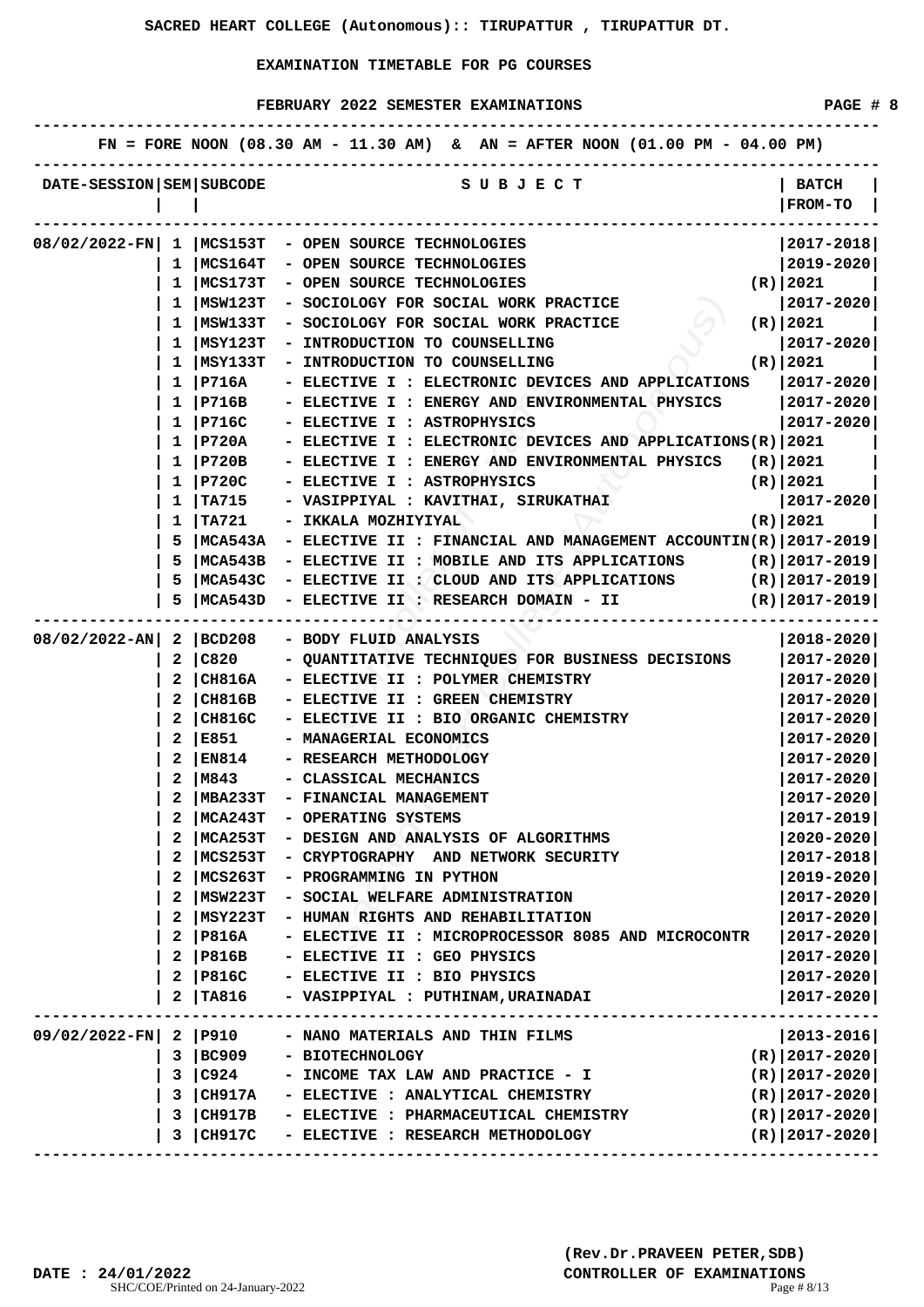|                              |   |                | FN = FORE NOON $(08.30 \text{ AM} - 11.30 \text{ AM})$ & AN = AFTER NOON $(01.00 \text{ PM} - 04.00 \text{ PM})$ |                       |
|------------------------------|---|----------------|------------------------------------------------------------------------------------------------------------------|-----------------------|
| DATE-SESSION   SEM   SUBCODE |   |                | S U B J E C T                                                                                                    | <b>BATCH</b>          |
|                              |   |                |                                                                                                                  | FROM-TO               |
|                              |   |                |                                                                                                                  |                       |
| 09/02/2022-FN                | 3 | E936           | - RESEARCH METHODOLOGY                                                                                           | $(R)$   2017-2020     |
|                              | 3 | <b>EN914A</b>  | - ELECTIVE III : GREEN VOICE LITERATURE AND ENVIRO(R) $ 2017-2020 $                                              |                       |
|                              | 3 | EN914B         | - ELECTIVE III : GENDER AND MASS MEDIA                                                                           | $(R)$  2017-2020      |
|                              | 3 | <b>EN914C</b>  | - ELECTIVE III : POST COLONIAL LITERATURE                                                                        | $(R)$  2017-2020      |
|                              | 3 | M949           | - FLUID DYNAMICS                                                                                                 | $(R)$   2017-2020     |
|                              |   | <b>MBA333A</b> | - ELECTIVE<br>II : BRAND AND PRODUCT MANAGEMENT                                                                  | $(R)$  2017-2020      |
|                              |   | MBA333B        | <b>- ELECTIVE</b><br>II : MICRO FINANCE                                                                          | $(R)$   2017-2020     |
|                              |   | <b>MBA333C</b> | - ELECTIVE<br>II : QUALITY MANAGEMENT                                                                            | $(R)$  2017-2020      |
|                              | 3 | <b>MBA333D</b> | - ELECTIVE<br>II : PARTICIPATIVE MANAGEMENT                                                                      | $(R)$   2017-2020     |
|                              | 3 | MBA333E        | - ELECTIVE<br>II : HEALTH INSURANCE AND MEDICAL TOUR(R)   2017-2020                                              |                       |
|                              | 3 | MCA343T        | - ENTERPRISE APPLICATIONS WITH JAVA                                                                              | 2017-2019             |
|                              | 3 | MCA353A        | - ELECTIVE II : CLOUD COMPUTING                                                                                  | $(R)$  2020-2020      |
|                              |   | MCA353B        | - ELECTIVE II : SOCIAL NETWORK ANALYSIS                                                                          | $(R)$  2020-2020      |
|                              |   | MCA353C        | - ELECTIVE II : RESEACH DOMAIN - II                                                                              | $(R)$  2020-2020      |
|                              |   | MCS353T        | - MOBILE APPLICATIONS                                                                                            | 2017-2018             |
|                              | 3 | MCS363T        | - MOBILE APPLICATIONS                                                                                            | $(R)$  2019-2020      |
|                              | 3 | MSW323A        | - ELECTIVE I : QUALITATIVE RESEARCH                                                                              | $(R)   2017 - 2020  $ |
|                              | 3 | MSW323B        | - ELECTIVE I : HOSPITAL ADMINISTRATION                                                                           | $(R)$  2017-2020      |
|                              | 3 | MSW323C        | - ELECTIVE I : THERAPEUTIC INTERVENTIONS IN SOCIAL(R)   2017-2020                                                |                       |
|                              | 3 | MSY323T        | - PSYCHOTHERAPIES - II                                                                                           | $(R)$  2017-2020      |
|                              | 3 | <b>P915A</b>   | - ELECTIVE - III : NANOSCIENCE AND TECHNOLOGY                                                                    | $(R)   2017 - 2020  $ |
|                              | 3 | P915B          | - ELECTIVE - III : OPTICAL PHYSICS                                                                               | $(R)   2017 - 2020  $ |
|                              | 3 | <b>P915C</b>   | ELECTIVE - III : QUANTUM COMPUTATIONAL PHYSICS                                                                   | $(R)$   2017-2020     |
|                              | 3 | <b>TA909</b>   | - PUTHINAM                                                                                                       | 2008–2012             |
|                              | 3 | $T_A915$       | - AAYVIYAL : AARAICHI NERIMURAIGAL                                                                               | $(R)$   2017-2020     |
| 09/02/2022-AN 4 C1020A       |   |                | - ELECTIVE IV : INTERNATIONAL MARKETING                                                                          | 2017-2020             |
|                              | 4 | C1020B         | - ELECTIVE IV : BANKING AND FINANCIAL SERVICE                                                                    | 2017-2020             |
|                              |   | C1020C         | - ELECTIVE IV : PROJECT MANAGEMENT                                                                               | 2017-2020             |
|                              |   | E1037A         | - ELECTIVE V : LABOUR ECONOMICS AND INDUSTRIAL REL                                                               | $2017 - 2020$         |
|                              | 4 | E1037B         | - ELECTIVE V : SECURITY ANALYSIS AND PORTFOLIO MAN                                                               | $2017 - 2020$         |
|                              |   | E1037C         | - ELECTIVE V : CO-OPERATION AND RURAL DEVELOPMENT                                                                | $2017 - 2020$         |
|                              | 4 | EN1013         | - INDIAN ENGLISH LITERATURE                                                                                      | $2017 - 2020$         |
|                              | 4 | M1046A         | - ELECTIVE IV : STOCHASTIC PROCESSES                                                                             | 2017-2020             |
|                              | 4 | M1046B         | - ELECTIVE IV : RELIABILITY THEORY AND QUEUING PRO                                                               | 2017-2020             |
|                              | 4 | M1046C         | - ELECTIVE IV : SKILL ENHANCEMENT IV : COMPLEX ANA                                                               | $2017 - 2020$         |
|                              | 4 | MBA433A        | - ELECTIVE VI : ADVERTISING AND SALES PROMOTION                                                                  | $2017 - 2020$         |
|                              |   | MBA433B        | - ELECTIVE VI : STRATEGIC COST MANAGEMENT AND CONT                                                               | $2017 - 2020$         |
|                              | 4 | <b>MBA433C</b> | - ELECTIVE VI : INFORMATION TECHNOLOGY IN SUPPLY C                                                               | $2017 - 2020$         |
|                              | 4 | MBA433D        | - ELECTIVE VI : ORGANISATIONAL DEVELOPMENT AND CHA                                                               | 2017-2020             |
|                              | 4 | MBA433E        | - ELECTIVE VI : RISK AND DISASTER MANAGEMENT                                                                     | 2017-2020             |
|                              | 4 | MCA443T        | - DESIGN AND ANALYSIS OF ALGORITHMS                                                                              | $2017 - 2019$         |
|                              | 4 | MCS463A        | - ELECTIVE - IV : MACHINE LEARNING                                                                               | $2019 - 2020$         |
|                              | 4 | MCS463B        | - ELECTIVE - IV : BLOCK CHAIN TECHNOLOGY                                                                         | $2019 - 2020$         |
|                              | 4 | MCS463C        | - ELECTIVE - IV : COGNITIVE COMPUTING                                                                            | $2019 - 2020$         |
|                              |   | MSW423A        | - ELECTIVE III : PROJECT MONITORING AND EVALUATION                                                               | 2017-2020             |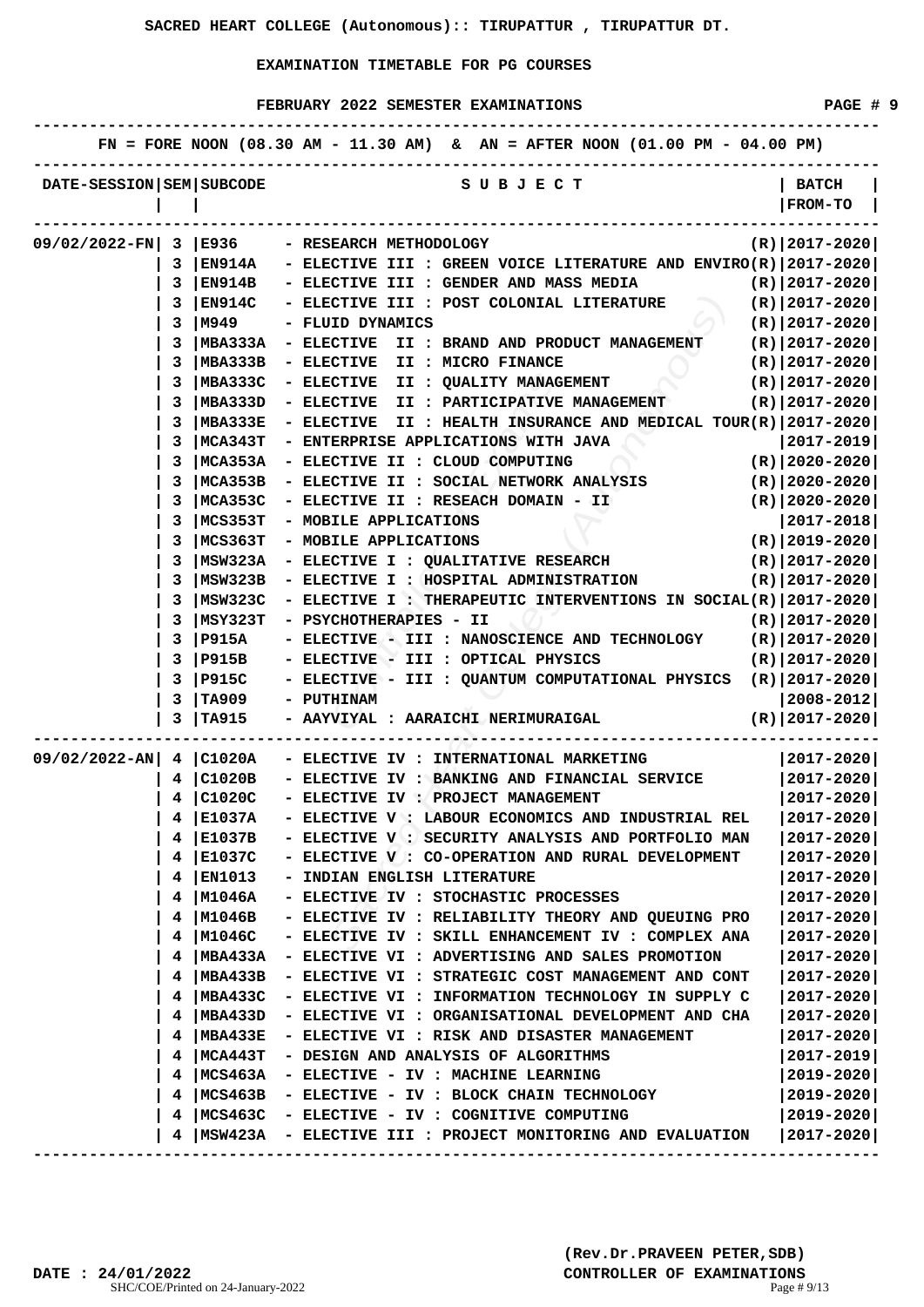|                          |   |                 | FN = FORE NOON $(08.30 \text{ AM} - 11.30 \text{ AM})$ & AN = AFTER NOON $(01.00 \text{ PM} - 04.00 \text{ PM})$ |                           |
|--------------------------|---|-----------------|------------------------------------------------------------------------------------------------------------------|---------------------------|
| DATE-SESSION SEM SUBCODE |   |                 | S U B J E C T                                                                                                    | <b>BATCH</b><br>  FROM-TO |
|                          |   |                 | $09/02/2022$ -AN 4   MSW423B - ELECTIVE III : SKILL MATRIX AND COMPETENCY MAPP                                   | $ 2017 - 2020 $           |
|                          |   |                 | 4  MSW423C - ELECTIVE III : SOCIAL WORK WITH FAMILY AND CHILD                                                    | $ 2017 - 2020 $           |
|                          |   |                 | 4   MSY423A - ELECTIVE II : COMMUNITY PSYCHOLOGY                                                                 | 2017-2020                 |
|                          |   |                 | 4   MSY423B - ELECTIVE II : ADOLESCENT COUNSELLING                                                               | $ 2017 - 2020 $           |
|                          | 4 |                 | MSY423C - ELECTIVE II : ORGANISATIONAL PSYCHOLOGY                                                                | $ 2017 - 2020 $           |
|                          | 4 |                 | TA1016 - PAYANPATTIYAL : MOZHIPEYARPPUKALAI                                                                      | $ 2017 - 2020 $           |
|                          |   |                 |                                                                                                                  |                           |
|                          |   |                 | $10/02/2022$ -FN  1   C721A - ELECTIVE I : ADVANCED MANAGEMENT THEORY                                            | $ 2017 - 2020 $           |
|                          |   |                 | 1   C721B - ELECTIVE I : SECURITY ANALYSIS AND PORTFOLIO MAN   2017-2020                                         |                           |
|                          |   | 1   C721C       | - ELECTIVE I : BUSINESS ETHICS                                                                                   | $ 2017 - 2020 $           |
|                          |   | $1 \vert$ C726A | - ELECTIVE I : ADVANCED MANAGEMENT THEORY<br>(R)   2021                                                          |                           |
|                          |   | $1 \vert$ C726B | - ELECTIVE I : SECURITY ANALYSIS AND PORTFOLIO MAN(R) 2021                                                       |                           |
|                          |   | $1 \vert C726C$ | - ELECTIVE I : BUSINESS ETHICS                                                                                   | $(R)$   2021              |
|                          | 1 | E746A           | - ELECTIVE I : DEMOGRAPHY                                                                                        | $ 2017 - 2020 $           |
|                          |   | E746B           | - ELECTIVE I : HISTORY OF ECONOMIC THOUGHT                                                                       | $ 2017 - 2020 $           |
|                          | 1 | E746C           | - ELECTIVE I : ECONOMICS OF INFRASTRUCTURE                                                                       | $ 2017 - 2020 $           |
|                          | ı | E752A           | - ELECTIVE I : DEMOGRAPHY                                                                                        | (R) 2021)                 |
|                          |   | 1   E752B       | - ELECTIVE I : HISTORY OF ECONOMIC THOUGHT (R)   2021                                                            |                           |
|                          |   | 1   E752C       | - ELECTIVE I : ECONOMICS OF INFRASTRUCTURE (R)   2021                                                            |                           |
|                          | 1 | <b>EN715A</b>   | - ELECTIVE II : COMMUNICATIVE SKILLS IN ENGLISH                                                                  | $ 2017 - 2020 $           |
|                          | 1 | EN715B          | - ELECTIVE II : PROFESSIONAL COMMUNICATION SKILLS   2017-2020                                                    |                           |
|                          | 1 | <b>EN715C</b>   | - ELECTIVE II : CREATIVE WRITING                                                                                 | $ 2017 - 2020 $           |
|                          | ı | EN722A          | $(R)$ 2021<br>- ELECTIVE I : CHILDREN'S LITERATURE                                                               |                           |
|                          | 1 | EN722B          | - ELECTIVE I : SUBALTERN STUDIES                                                                                 | (R)   2021                |
|                          | ı | EN722C          | - ELECTIVE I : WOMEN'S WRITING                                                                                   | (R) 2021                  |
|                          | ı | <b>M744A</b>    | - ELECTIVE I : CALCULUS OF VARIATIONS AND LINEAR I $ 2017-2020 $                                                 |                           |
|                          |   | 1   M744B       | - ELECTIVE I : DISCRETE MATHEMATICS                                                                              | $ 2017 - 2020 $           |
|                          |   | 1  M744C        | - ELECTIVE I : SKILL ENHANCEMENT I - ALGEBRA                                                                     | $ 2017 - 2020 $           |
|                          |   | 1  M749A        | - ELECTIVE I : OIFFERENTIAL GEOMETRY                                                                             | (R) 2021)                 |
|                          |   | $1 \mid M749B$  | - ELECTIVE I : SKILL ENHANCEMENT COURSE I - ALGEBR(R)   2021                                                     |                           |
|                          | ı | M749C           | - ELECTIVE I : CODING THEORY                                                                                     | $(R)$   2021              |
|                          | 1 | MB705A          | - ELECTIVE I:<br>MICROBIAL INSTRUMENTATION                                                                       | $(R)$ 2021                |
|                          | ı | MB705B          | - ELECTIVE I : BIOSTATISTICS                                                                                     | $(R)$   2021              |
|                          | ı | MB705C          | - ELECTIVE I :<br>PHYCOLOGY AND MYCOLOGY                                                                         | $(R)$ 2021                |
|                          | ı | MBA134T         | - ADVANCED BUSINESS STATISTICS                                                                                   | 2017-2020                 |
|                          | 1 | <b>MBA144T</b>  | - ACCOUNTING FOR MANAGEMENT                                                                                      | $(R)$   2021              |
|                          | 1 | MCA154T         | - XML AND WEB SERVICES                                                                                           | 2020-2020                 |
|                          | 1 | MCS154A         | - ELECTIVE I : WEB SERVICES                                                                                      | 2017-2018                 |
|                          |   | MCS154B         | - ELECTIVE I : DATABASE ADMINISTRATION                                                                           | 2017-2018                 |
|                          | ı | MCS154C         | - ELECTIVE I : DECISION SUPPORT SYSTEM                                                                           | 2017-2018                 |
|                          | ı | MCS165A         | - ELECTIVE - I : WEB SERVICES                                                                                    | $ 2019 - 2020 $           |
|                          | ı |                 | $ MCS165B - ELECTIVE - I : DATA MINING AND WAREHOUSING$                                                          | $ 2019 - 2020 $           |
|                          | 1 |                 | MCS165C - ELECTIVE - I : DECISION SUPPORT SYSTEM                                                                 | $ 2019 - 2020 $           |
|                          | 1 |                 | MCS174A - ELECTIVE I : WEB SERVICES                                                                              | $(R)$ 2021                |
|                          | 1 |                 | MCS174B - ELECTIVE I : DATA MINING AND WAREHOUSING                                                               | (R)   2021                |
|                          | 1 |                 | MCS174C - ELECTIVE I : BUSINESS INTELLIGENCE                                                                     | $(R)$ 2021                |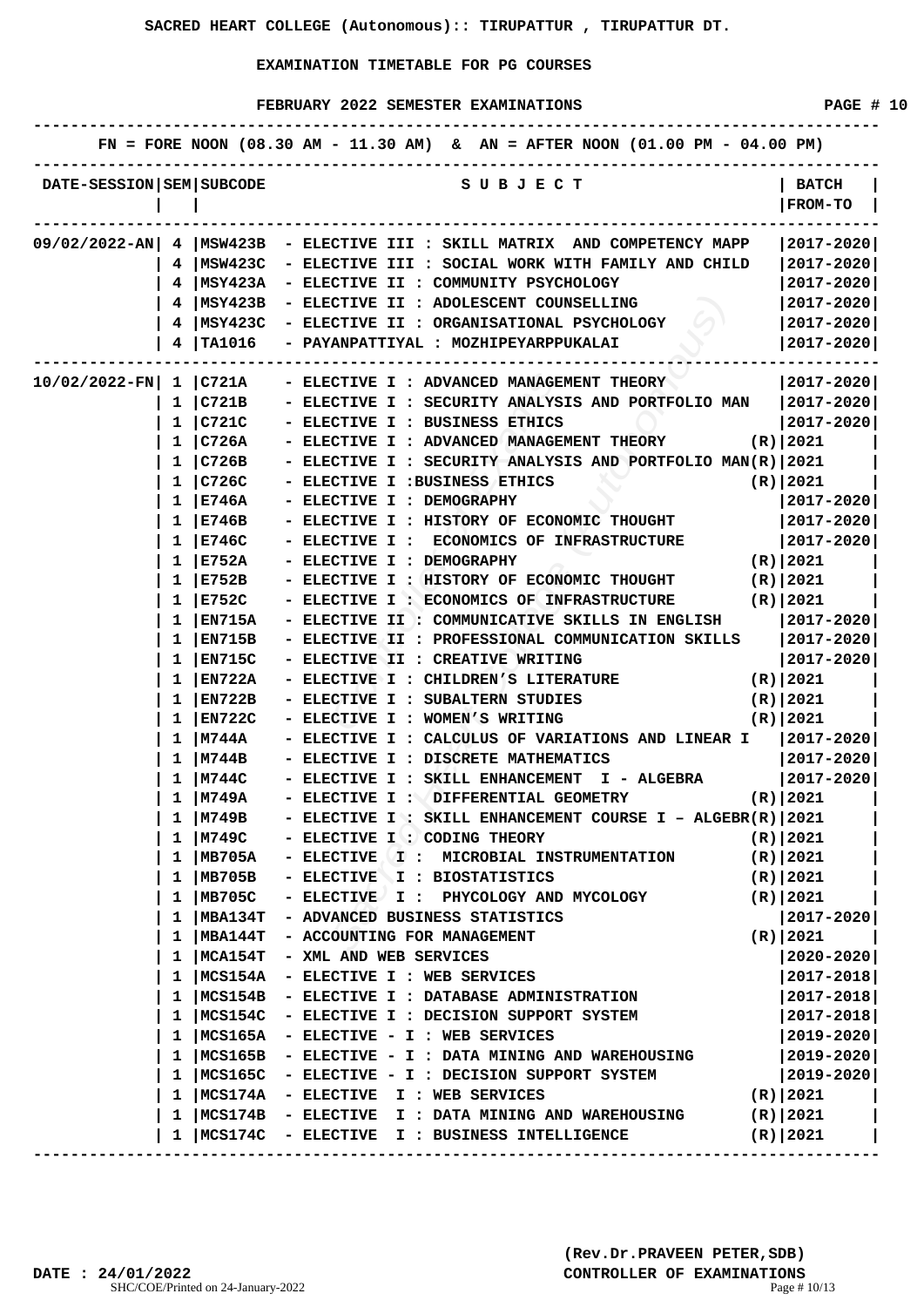FEBRUARY 2022 SEMESTER EXAMINATIONS **FEBRUARY** 2022 SEMESTER EXAMINATIONS

|                              |              |               | FN = FORE NOON $(08.30 \text{ AM} - 11.30 \text{ AM})$ & AN = AFTER NOON $(01.00 \text{ PM} - 04.00 \text{ PM})$ |                                |
|------------------------------|--------------|---------------|------------------------------------------------------------------------------------------------------------------|--------------------------------|
| DATE-SESSION   SEM   SUBCODE |              |               | S U B J E C T                                                                                                    | <b>BATCH</b><br><b>FROM-TO</b> |
|                              |              |               | 10/02/2022-FN  1   MSW124T - PSYCHOLOGY FOR SOCIAL WORK PRACTICE                                                 | $ 2017 - 2020 $                |
|                              | ı            | MSW134T       | $(R)$ 2021<br>- PSYCHOLOGY FOR SOCIAL WORK PRACTICE                                                              |                                |
|                              | $\mathbf{1}$ | <b>TA716</b>  | - PAYANPAATTIYAL : THIRAN VELIPPATTUKKALAI                                                                       | $ 2017 - 2020 $                |
|                              | $\mathbf{1}$ | TA722         | - TAMIZH PAYANPATTIYAL 1 : KANINIYUM TAMIZHUM                                                                    | (R)   2021                     |
|                              | 5            |               | MCA544A - ELECTIVE III : MATHEMATICS FOR COMPUTER APPLICAT(R) 2017-2019                                          |                                |
|                              | 5            | MCA544B       | - ELECTIVE III : ENTERPRISE RESOURCE PLANNING $(R)  2017-2019 $                                                  |                                |
|                              | 5            | MCA544C       | - ELECTIVE III : BIG DATA                                                                                        | $(R)$   2017-2019              |
| 10/02/2022-AN  2 C821A       |              |               | - ELECTIVE II : ENTREPRENEURIAL DEVELOPMENT                                                                      | ---------<br>$ 2017 - 2020 $   |
|                              | $\mathbf{2}$ | $ $ C821B     | - ELECTIVE II : INDIRECT TAXATION                                                                                | $2017 - 2020$                  |
|                              | 2            | $ $ C821C     | - ELECTIVE II : E-COMMERCE                                                                                       | 2017-2020                      |
|                              | 2            | E852A         | - ELECTIVE II : INDUSTRIAL ECONOMICS                                                                             | $2017 - 2020$                  |
|                              | 2            | E852B         | - ELECTIVE II : ECONOMICS OF URBANIZATION                                                                        | $ 2017 - 2020 $                |
|                              | 2            | E852C         | - ELECTIVE II : ECONOMICS OF GENDER AND DEVELOPM                                                                 | $2017 - 2020$                  |
|                              | 2            | EN815A        | - ELECTIVE I : CHILDREN'S LITERATURE                                                                             | $2017 - 2020$                  |
|                              |              | <b>EN815B</b> | - ELECTIVE I : SUBALTERN STUDIES                                                                                 | 2017-2020                      |
|                              |              | EN815C        | - ELECTIVE I : FEMINIST STUDIES - WOMEN'S WRITING                                                                | $2017 - 2020$                  |
|                              | 2            | M844A         | - ELECTIVE II : MATHEMATICAL MODELS IN BIOLOGY                                                                   | $2017 - 2020$                  |
|                              | 2            | M844B         | - ELECTIVE II : FUZZY MATHEMATICS                                                                                | 2017-2020                      |
|                              | 2            | M844C         | - ELECTIVE II : SKILL ENHANCEMENT II : LINEAR ALGE                                                               | $2017 - 2020$                  |
|                              | 2            | MBA234T       | - CORPORATE LEGAL ENVIRONMENT                                                                                    | 2017-2020                      |
|                              | 2            | MCA254A       | - ELECTIVE I : STATISTICAL AND NUMERICAL METHODS                                                                 | 2020-2020                      |
|                              | 2            | MCA254B       | - ELECTIVE I : INTERNET OF THINGS                                                                                | $2020 - 2020$                  |
|                              |              | MCA254C       | - ELECTIVE I : ARTIFICIAL INTELLIGENCE                                                                           | $2020 - 2020$                  |
|                              |              | MCA254D       | - ELECTIVE I : RESEARCH DOMAIN - I                                                                               | $2020 - 2020$                  |
|                              | 2            | MCS254A       | - ELECTIVE II : OBJECT ORIENTED ANALYSIS AND DESIG                                                               | 2017-2018                      |
|                              | 2            | MCS254B       | - ELECTIVE II : DATA COMMUNICATION AND NETWORKS                                                                  | 2017-2018                      |
|                              | 2            | MCS254C       | - ELECTIVE II : SOFTWARE PROJECT MANAGEMENT                                                                      | 2017-2018                      |
|                              |              | MCS264A       | - ELECTIVE - II : OBJECT ORIENTED ANALYSIS AND DES                                                               | $2019 - 2020$                  |
|                              |              |               | 2   MCS264B - ELECTIVE - II : SOFTWARE TESTING AND QUALITY ASS                                                   | $ 2019 - 2020 $                |
|                              | 2            |               | MCS264C - ELECTIVE - II : SOFTWARE PROJECT MANAGEMENT                                                            | $ 2019 - 2020 $                |
|                              | 2            |               | MSW224T - LABOUR LEGISLATION AND LABOUR WELFARE                                                                  | $ 2017 - 2020 $                |
|                              | 2            | <b>TA817</b>  | - PANYANPAATTIYAL : KANINIKKALAI                                                                                 | $ 2017 - 2020 $                |
| $11/02/2022-FN$ 3 BC910A     |              |               | - ELECTIVE III : PHARMACEUTICAL BIOCHEMISTRY (R)   2017-2020                                                     |                                |
|                              |              | 3   B C910B   | - ELECTIVE III : BIOPHYSICAL CHEMISTRY                                                                           | (R) 2017-2020                  |
|                              |              | 3 BC910C      | - ELECTIVE : BIONANOTECHNOLOGY                                                                                   | $(R)   2017 - 2020  $          |
|                              |              | 3 C925A       | - ELECTIVE III : LOGISTICS AND SUPPLY CHAIN MANAGE $(R)$  2017-2020                                              |                                |
|                              |              | 3 C925B       | - ELECTIVE III : EXECUTIVE SKILL DEVELOPMENT                                                                     | $(R)   2017 - 2020  $          |
|                              | 3            | $\big $ C925C | - ELECTIVE III : STRATEGIC MANAGEMENT                                                                            | $(R)   2017 - 2020  $          |
|                              |              | 3 E937A       | - ELECTIVE III : BASIC ECONOMETRICS                                                                              | $(R)   2017 - 2020  $          |
|                              |              | $3$ E937B     | - ELECTIVE III : HEALTH ECONOMICS                                                                                | (R)   2017-2020                |
|                              |              | 3   E937C     | - ELECTIVE III : PERSONAL MANAGEMENT                                                                             | (R) 2017-2020                  |
|                              | 3            | <b>M950A</b>  | - ELECTIVE III : DIFFERENTIAL GEOMETRY                                                                           | (R)   2017-2020                |
|                              | 3            | M950B         | - ELECTIVE III : NON LINEAR DIFFERENTIAL EQUATIONS(R) $ 2017-2020 $                                              |                                |
|                              | 3            | M950C         | - ELECTIVE III : SKILL ENHANCEMENT III : REAL ANAL(R) $ 2017-2020 $                                              |                                |
|                              |              |               |                                                                                                                  |                                |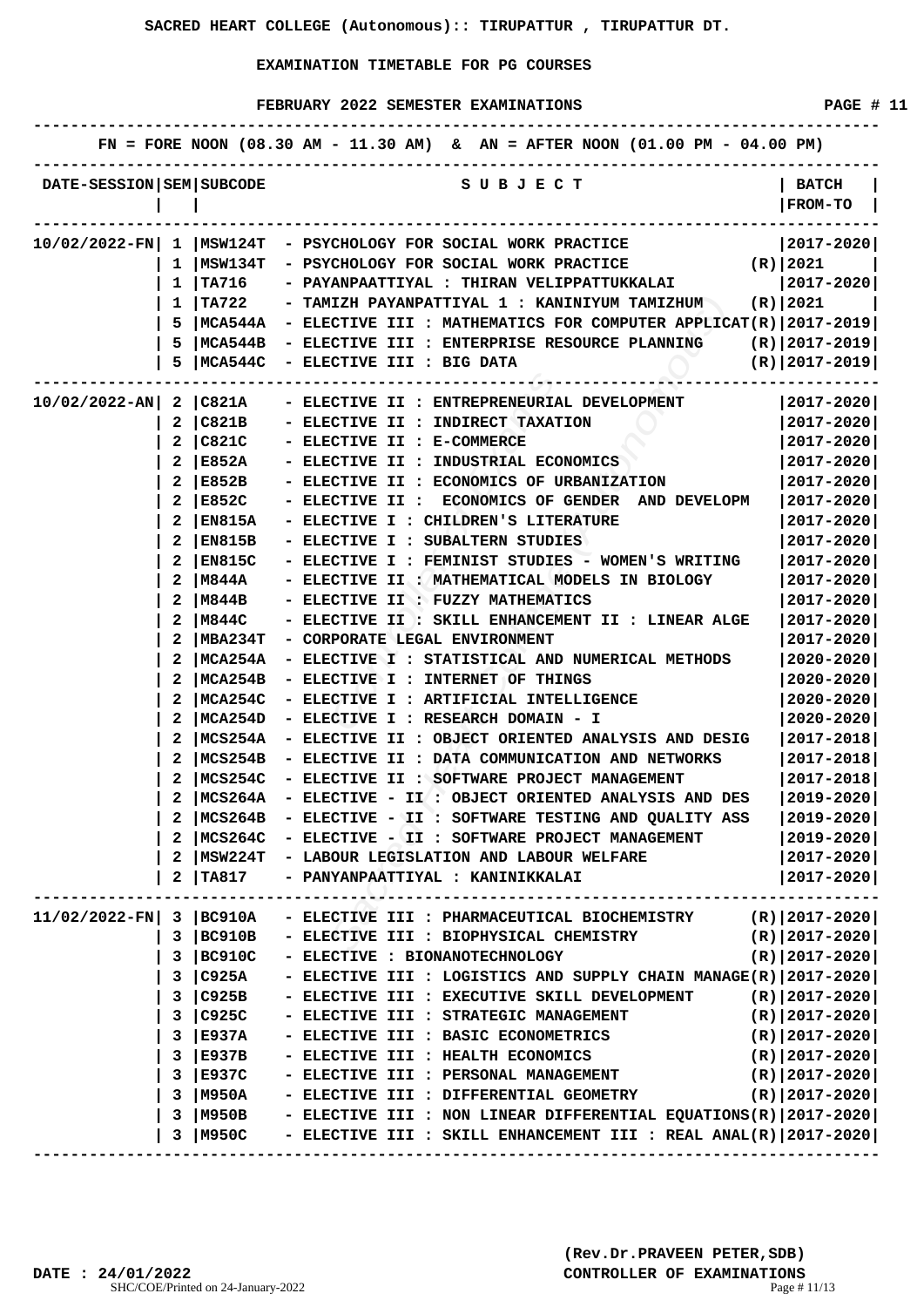|                          |    |               | FN = FORE NOON (08.30 AM - 11.30 AM) & AN = AFTER NOON (01.00 PM - 04.00 PM)                 |                                |
|--------------------------|----|---------------|----------------------------------------------------------------------------------------------|--------------------------------|
| DATE-SESSION SEM SUBCODE |    |               | S U B J E C T                                                                                | <b>BATCH</b><br><b>FROM-TO</b> |
|                          |    |               | $11/02/2022$ -FN  3  MBA334A - ELECTIVE III : CUSTOMER RELATIONSHIP MANAGEMENT (R) 2017-2020 |                                |
|                          | 3  |               | MBA334B - ELECTIVE III : STRATEGIC INVESTMENT AND FINANCE $(R)$  2017-2020                   |                                |
|                          | 3. |               | MBA334C - ELECTIVE III : LOGISTICS MANAGEMENT                                                | $(R) 2017-2020 $               |
|                          | 3  |               | $ MBA334D - ELECTIVE III : STRATEGIC HUMAN RESOURCE MANAGEM(R)  2017-2020 $                  |                                |
|                          | 3  | MBA334E       | - ELECTIVE III : PATIENT CARE MANAGEMENT                                                     | $(R)$  2017-2020               |
|                          | 3  | MCA344T       | - XML AND WEB SERVICES                                                                       | 2017-2019                      |
|                          |    | MCA354A       | - ELECTIVE III : ENTERPRISE RESOURCE PLANNING $(R)  2020-2020 $                              |                                |
|                          |    | MCA354B       | - ELECTIVE III : BIG DATA                                                                    | $(R)   2020 - 2020  $          |
|                          |    | MCS354A       | - ELECTIVE - III : CLOUD COMPUTING                                                           | 2017-2018                      |
|                          | 3  | MCS354B       | - ELECTIVE - III : SEMANTIC WEB                                                              | $ 2017 - 2018 $                |
|                          | 3  | MCS354C       | - ELECTIVE - III : DATA SCIENCE                                                              | $ 2017 - 2018 $                |
|                          | 3  | MCS364A       | - ELECTIVE - III : SEMANTIC WEB                                                              | (R)   2019-2020                |
|                          | 3  | MCS364B       | - ELECTIVE - III : SECURITY SYSTEMS                                                          | $(R)$  2019-2020               |
|                          | 3  | MCS364C       | - ELECTIVE - III : ARTIFICIAL INTELLIGENCE                                                   | $(R)   2019 - 2020  $          |
|                          | 3  | MSW324A       | - ELECTIVE II : CORPORATE SOCIAL RESPONSIBILITY                                              | $(R)$  2017-2020               |
|                          |    | MSW324B       | - ELECTIVE II : HOTEL FRONT OFFICE MANAGEMENT                                                | $(R)$  2017-2020               |
|                          | 3  | MSW324C       | - ELECTIVE II : DISASTER MANAGEMENT                                                          | $(R)$  2017-2020               |
|                          | 3  | MSY324A       | - ELECTIVE I : CBT AND REBT                                                                  | $(R) 2017-2020 $               |
|                          | 3. | MSY324B       | - ELECTIVE I : PSYCHOLOGY OF INTERPERSONAL RELATI(R) 2017-2020                               |                                |
|                          | 3  |               | MSY324C - ELECTIVE I : HUMAN RESOURCE DEVELOPMENT                                            | (R)   2017-2020                |
|                          | 3  | <b>TA916</b>  | - PAYANPATTIYAL : POTTITHERVUKKAANA TAMIL                                                    | $(R)   2017 - 2020  $          |
| $11/02/2022 - AN$        |    |               | -----------------<br>4   EN1014A - ELECTIVE IV : LITERARY ANALYSIS AND APPROACH              | ----------<br> 2017-2020       |
|                          | 4. |               | EN1014B - ELECTIVE IV : ADVANCED ACADEMIC WRITING                                            | 2017-2020                      |
|                          |    | EN1014C       | - ELECTIVE IV : TECHNICAL WRITING FOR BUSINESS PRO                                           | 2017-2020                      |
|                          | 4  | MBA434A       | - ELECTIVE VII : CONSUMER BEHAVIOR                                                           | $2017 - 2020$                  |
|                          |    | 4   MBA434B   | - ELECTIVE VII : INTERNATIONAL TRADE FINANCE                                                 | 2017-2020                      |
|                          |    | $4$   MBA434C |                                                                                              | $ 2017 - 2020 $                |
|                          |    |               | - ELECTIVE VII : MATERIAL AND STORES MANAGEMENT                                              | $2017 - 2020$                  |
|                          |    | 4   MBA434D   | - ELECTIVE VII : COMPENSATION MANAGEMENT                                                     |                                |
|                          |    | $4$   MBA434E | - ELECTIVE VII : MANAGEMENT OF HOSPITAL SERVICES                                             | $ 2017 - 2020 $                |
|                          |    |               | MCA444A - ELECTIVE I : STATISTICAL AND NUMERICAL METHODS                                     | $2017 - 2019$                  |
|                          |    |               | MCA444B - ELECTIVE I : INTERNET OF THINGS                                                    | $2017 - 2019$                  |
|                          |    |               | MCA444C - ELECTIVE I : ARTIFICIAL INTELLIGENCE                                               | 2017-2019                      |
|                          |    |               | 4   MCA444D - ELECTIVE I : RESEARCH DOMAIN - I                                               | 2017-2019                      |
|                          |    | $4$   MSW424A | - ELECTIVE IV : ENVIRONMENTAL SOCIAL WORK                                                    | $ 2017 - 2020 $                |
|                          |    |               | 4   MSW424B - ELECTIVE IV : PERFORMANCE MANAGEMENT                                           | $ 2017 - 2020 $                |
|                          |    |               | MSW424C - ELECTIVE IV : SOCIAL ENTREPRENEURSHIP                                              | $ 2017 - 2020 $                |
|                          |    |               | 12/02/2022-FN  1   MBA135T - MANAGEMENT INFORMATION SYSTEM                                   | $ 2017 - 2020 $                |
|                          |    |               | 1   MBA145T - ADVANCED BUSINESS STATISTICS FOR MANAGEMENT (R)   2021                         |                                |
|                          |    |               | 12/02/2022-AN 1   MSDH123 - HUMAN RESOURCE PLANNING                                          | $(R)$   2021                   |
|                          |    |               | 1   MSDI123 - INTERNATIONAL LOGISTICS AND SUPPLY CHAIN MANAGEM(R)   2021                     |                                |
|                          |    |               | 1   MSDL123 - REVERSE AND CONTRACT LOGISTICS                                                 | $(R)$ 2021                     |
|                          |    |               | 2   MBA235T - APPLIED OPERATION RESEARCH FOR MANAGEMENT                                      | $ 2017 - 2020 $                |
|                          |    |               |                                                                                              |                                |